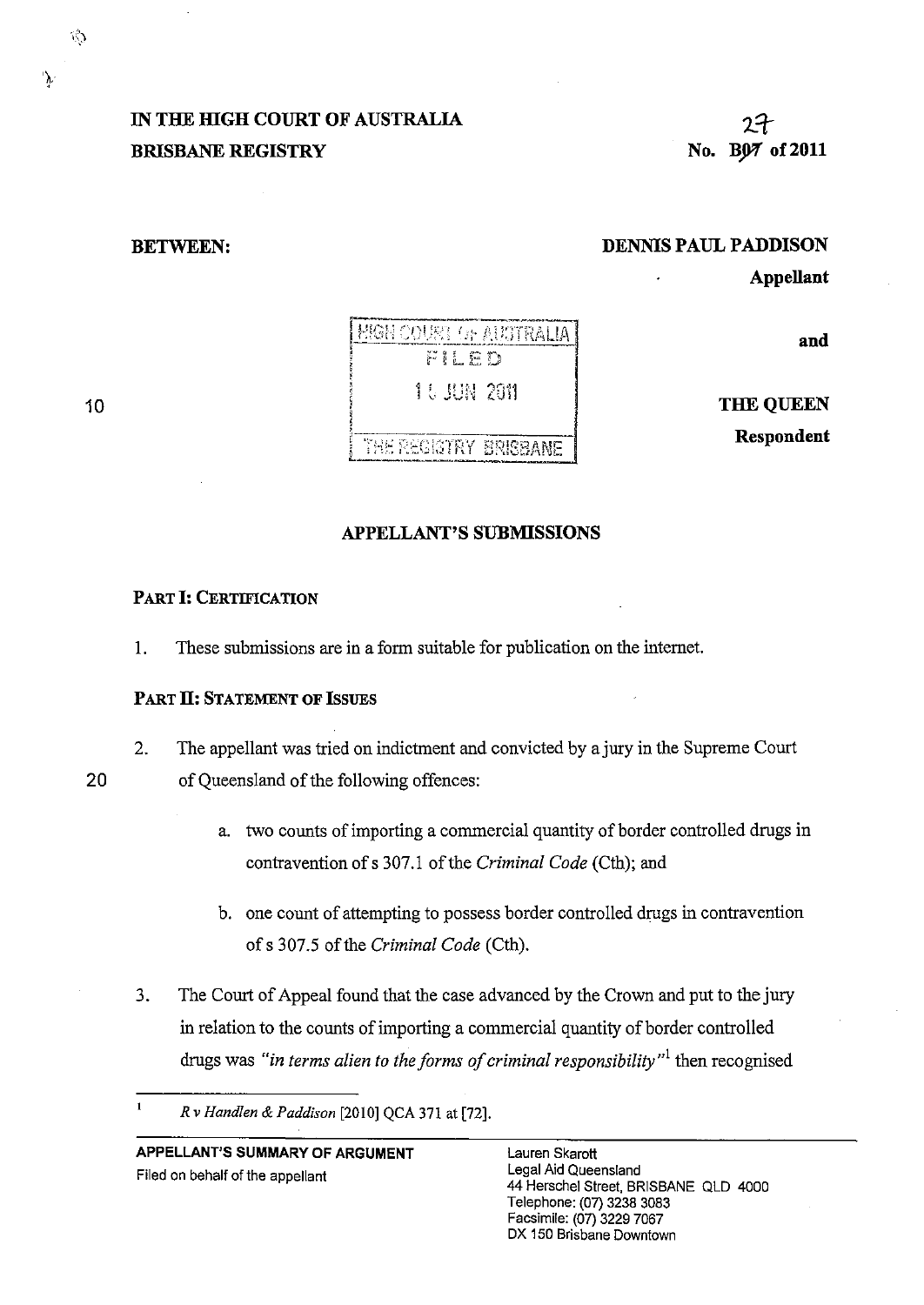by the *Criminal Code* (Cth). However, the Court of Appeal found that there was no *"substantial miscarriage of justice* " within s 668E(IA) of the Queensland *Criminal Code* ('the proviso') and dismissed the appeal against the convictions.

- 4. The questions that arise on this appeal are the following:
	- (i) Was there was a *"substantial miscarriage of justice* " because the jury had been misdirected as to the factual ingredients that needed to be established before the appellant could be convicted under the *Criminal Code* (Cth) of the offences of importing a commercial quantity of border controlled  $drugs?$ <sup>2</sup>
	- (ii) Did s 80 of the Constitution preclude the application of the proviso in any event because the jury had been so misdirected?
		- (iii) If the answer to either question is *"yes",* did the misdirection give rise to *"substantial miscarriage of justice* " in relation to the conviction for attempting to possess border controlled drugs?

### PART **ill:** SECTION **78B** NOTICES

5. The appellant has served notices in compliance with s 78B of the *Judiciary Act 1903*  (Cth).

### PART **IV:** JUDGMENT BELOW

6. There is no authorised report of the judgment of the Court of Appeal. The media neutral citation is [2010] QCA 371.

### PART V: MATERIAL FACTS

7. The appellant was convicted of the offences outlined in paragraph 2 above and was sentenced to life imprisonment with a non-parole period of 22 years on each of the counts against him.

10

 $\psi$  )

Ŋ

20

<sup>&</sup>lt;sup>2</sup> The result would be that the proviso could not operate so as to maintain the convictions.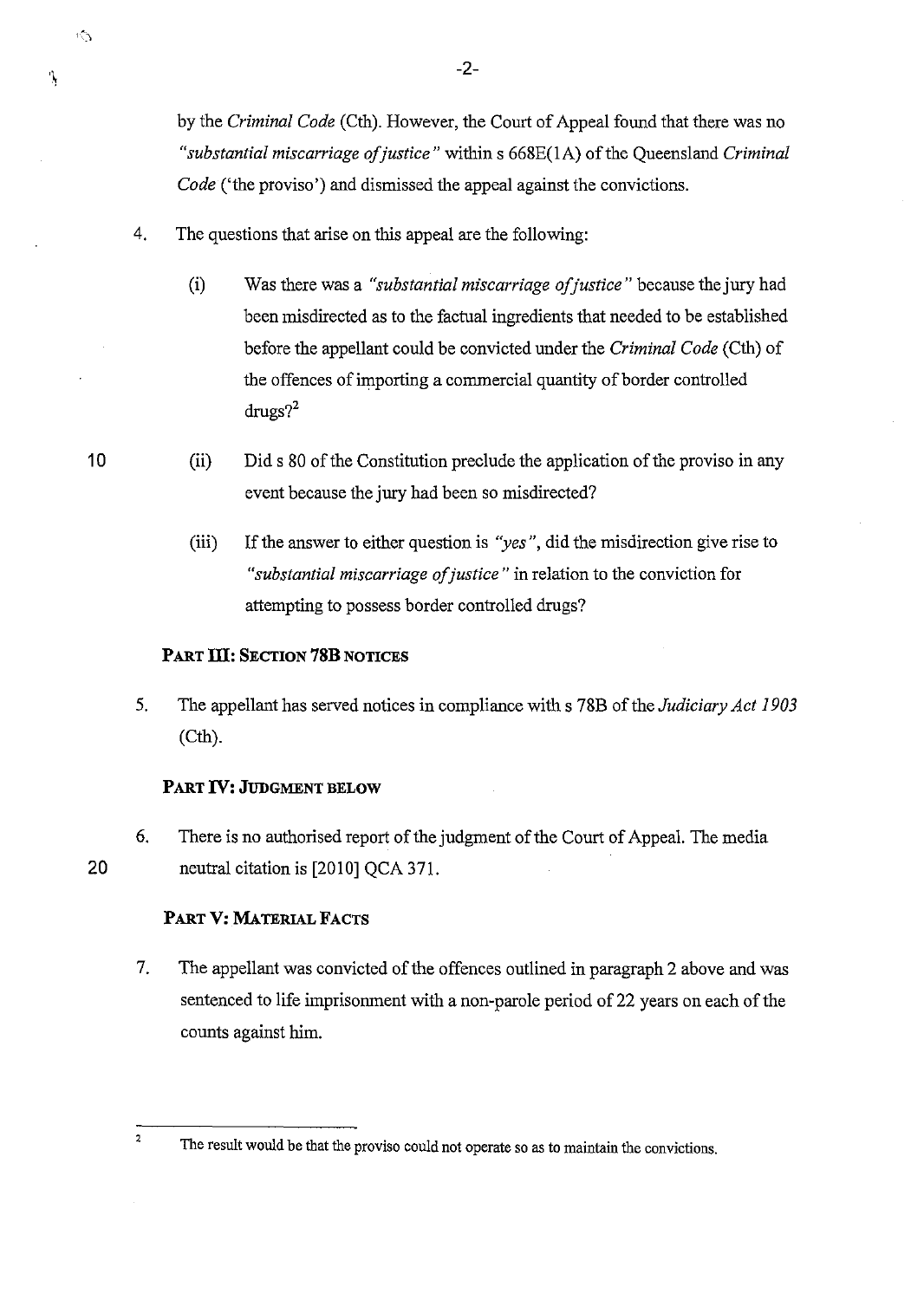- 8. The Crown case was that the appellant and Mr Paddison, Mr Nerbas and Mr Reed (who gave evidence for the prosecution) had worked together to import the drugs in shipments of computer monitors.
- 9. According to Reed there had been three shipments of computer monitors. He claimed that one shipment did not contain border controlled drugs was sent to deflect suspicion.<sup>3</sup> Two of the shipments contained drugs. One, according to Reed, was not intercepted and the drugs reached Australia.<sup>4</sup> That shipment resulted in the appellant being charged with one count of importing a border controlled drug and one count of possession of a border controlled drug. The other shipment was intercepted by law enforcement officers and the drugs were removed. This shipment resulted in the second count of importing a border controlled drug and the count of attempting to possess a border control drug. <sup>5</sup>
- 10. The Crown case put to the jury was that, in relation to each count of importing a border controlled drug, the appellant and the others were guilty if they formed part of a *"joint criminal enterprise"* and :6
	- a. the appellant, Reed and others all committed acts by which they together *"imported"* the border controlled drug; and
	- b. those acts included acts which were done in preparation for the freighting of the drugs to Australia.
- 20 1l. The appellant appealed to the Queensland Court of Appeal against the convictions and the sentences imposed.
	- 12. On appeal against conviction the appellant submitted (among other things) that:
		- a. *"joint criminal enterprise"* was not a basis of accessorial liability then provided by the *Criminal Code* (Cth);
	- $\overline{\mathbf{3}}$ [2010] QCA 371 at [15].
	- 4 [2010] QCA 371 at [9]-[14].
	- 5 [2010] QCA 371 at [17]-[28.
	- 6 [2010] QCA 371 at [35]-[42].

 $\circ$ 

10

y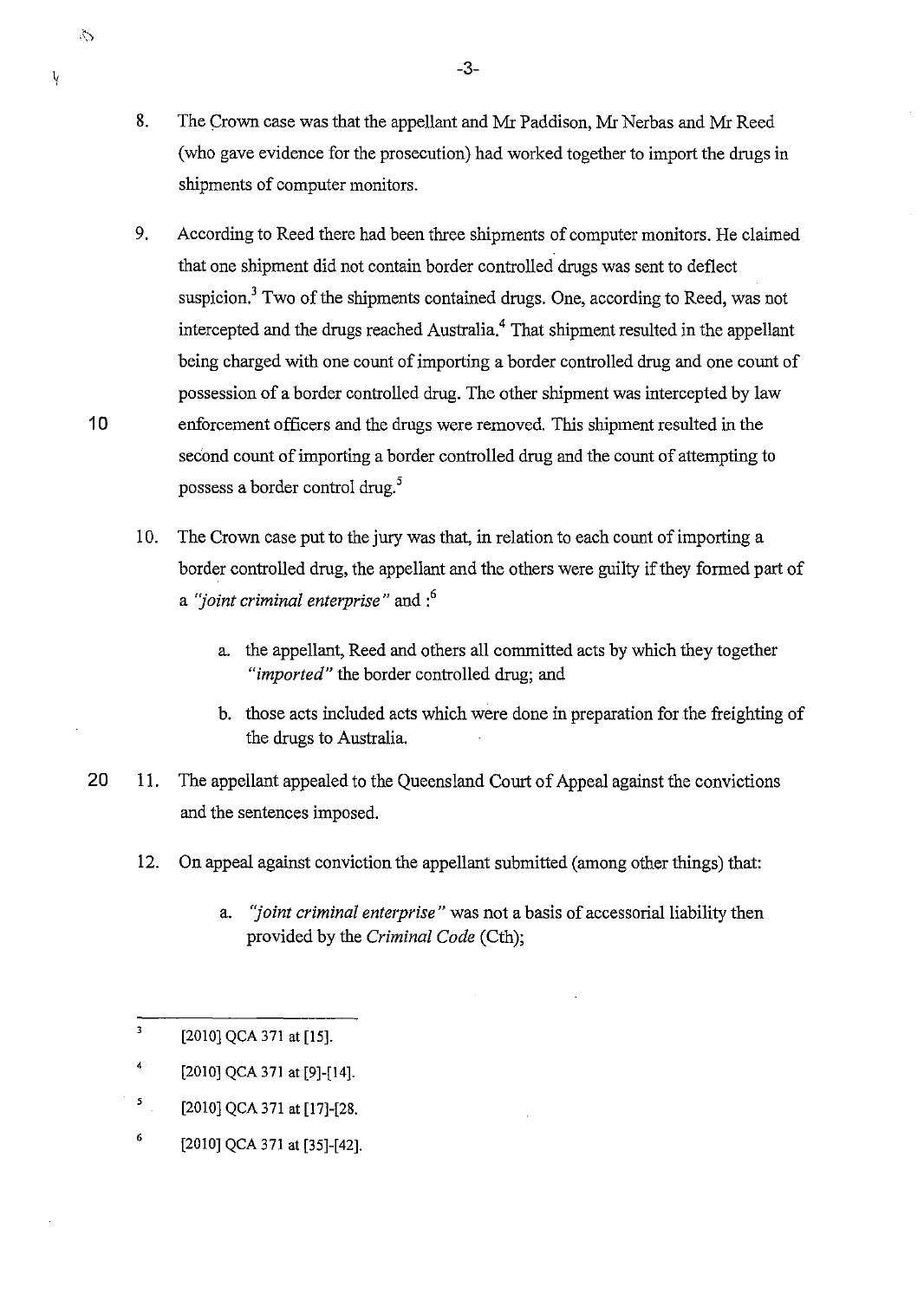۰۸

- b. the appellant was only criminally liable if he *"imported"* or ifhe was an aider, better, counseller or procurer of the person who *"imported"* border controlled drugs;
- c. the acts alleged against him could not prove that he had *"imported"* the border controlled drugs;
- d. the Crown's evidence, taken at its highest, could only establish a prima facie case that:
	- i. Reed *"imported"* the border controlled drugs; and
	- ii. the appellant was an aider, abettor, counselor or procurer of Reed; and
- e. that case had never been put to the jury.
- 13. The appellant submitted that the jury should not have been instructed that the basis of liability was a joint criminal enterprise but rather directed that in order to convict the appellant in relation to each count of importing a border controlled drug they had to be satisfied beyond reasonable doubt of the following:
	- a. Reed imported the border controlled drug;
	- b. the appellant aided, abetted, counseled or procured Reed to import the border controlled drug; and
- c. the appellant intended to aid, abet, counsel or procure Reed to import the 20 border controlled drug.
	- 14. The appellant further submitted that the jury was never asked to return verdicts upon consideration of those facts. Rather, the jury was required to consider:
		- a. whether the appellant was part of a group exercise with others to import the border controlled drugs; and
		- b. whether the appellant acted in furtherance of the group exercise.
	- 15. It was further submitted to the Court of Appeal that the circumstances of the offences of possession and of attempting to possess border controlled drugs and the directions given with respect to those charges were so interwoven with the other two counts that those convictions were tainted and should not stand.<sup>7</sup>

 $7$  [2010] QCA 371 at [53].

10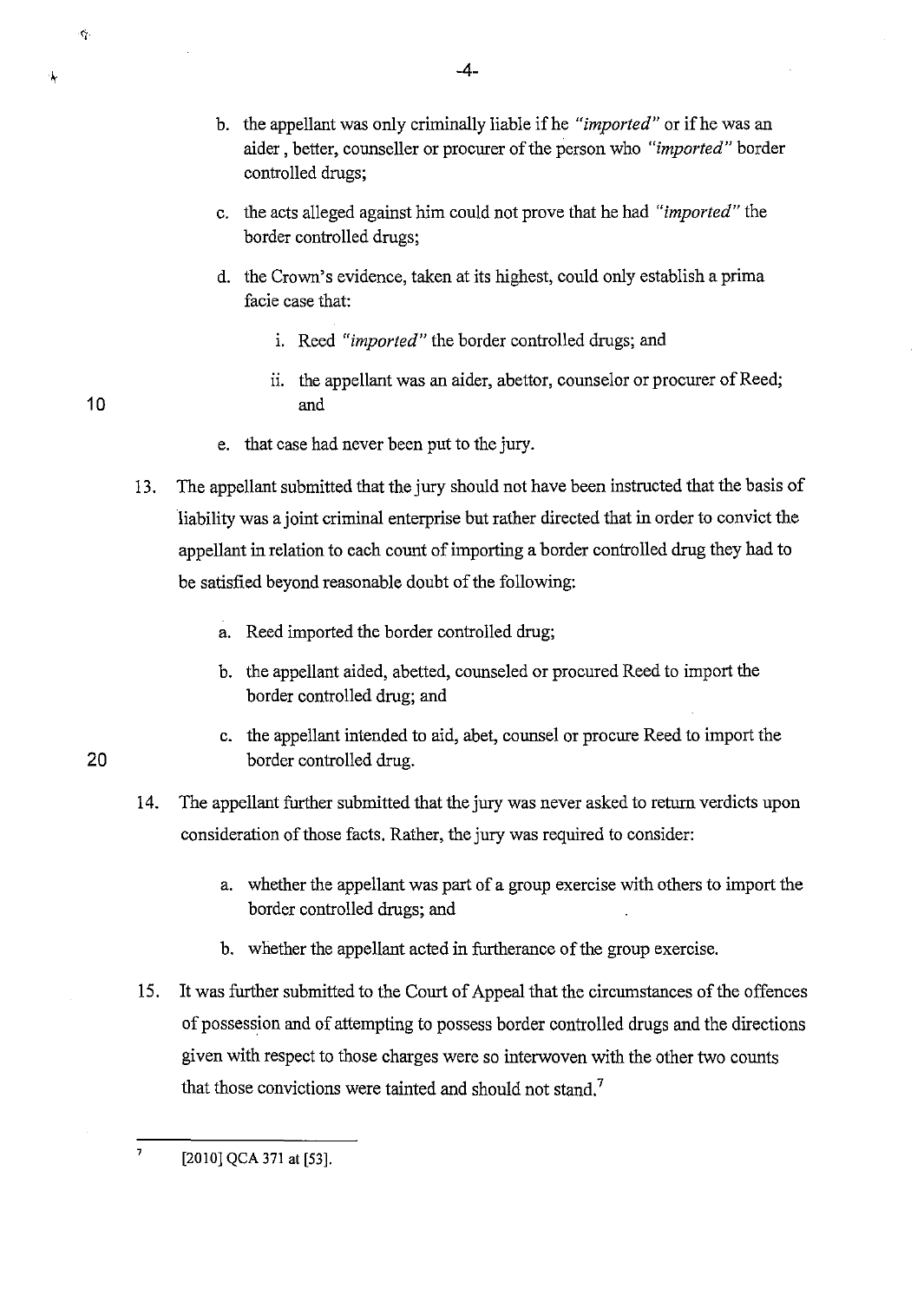- 16. The Court of Appeal found that the appellant's contentions with respect to the misdirection about the basis of liability were correct. Justice Holmes (with whose reasons Fraser JA and White JA agreed) held that *"the case was advanced and left to the jury in terms alien to the forms of criminal responsibility then recognized by the Criminal Code".* 8 Her Honour held that the appellant could only be criminally responsible as an aider under s 11.2 of the *Criminal Code* (Cth). 9 As submitted in paragraphs 10, 11 and 12 above, however, the Crown had never advanced its case in that way.
- 17. The appellant contended that the errors at the trial were fundamental so as to exclude 10 the operation of the proviso. He also contended that fundamentals of trial by jury under s 80 of the Constitution did not exist where the jury had not made a finding on the basis necessary to establish guilt of the offences charged.
	- 18. The Court of Appeal concluded that the proviso should be applied. Justice Holmes observed that the Crown case was *"extremely strong"* and the guilt of the appellant was established beyond reasonable doubt.<sup>10</sup> Her Honour rejected the appellant's submissions regarding the proviso and s 80 of the Constitution. In rejecting these submissions, Her Honour said:<sup>11</sup>

I do not think that the appellants' reformulation of their argument in constitutional terms advances matters. The contention that the absence of direction in terms of aiding under s 11.2 [of the *Criminal Code* (Cth)] entailed departure from the essential requirements of trial by jury under s 80 seems to me little different from considering whether it produced:

"such a departure from the essential requirements of the law that it goes to the root of the proceedings"

or, as it was put in *Weiss* v *The Queen,* 

"such a serious breach of the presuppositions of the trial as to deny the application of the common form of criminal appeal provision with its proviso".

20

к¢

30

- 10 [2010] QCA 371 at [72].
- 11 [2010] QCA 371 at [76] (citations omitted).

 $-5-$ 

<sup>8</sup>  *Rv Handlen* & *Paddison* [2010] QCA 371 at [72]. And the Crown accepts this; no notice of contention to the contrary has been filed.

<sup>,</sup>  [2010] QCA 371 at [70].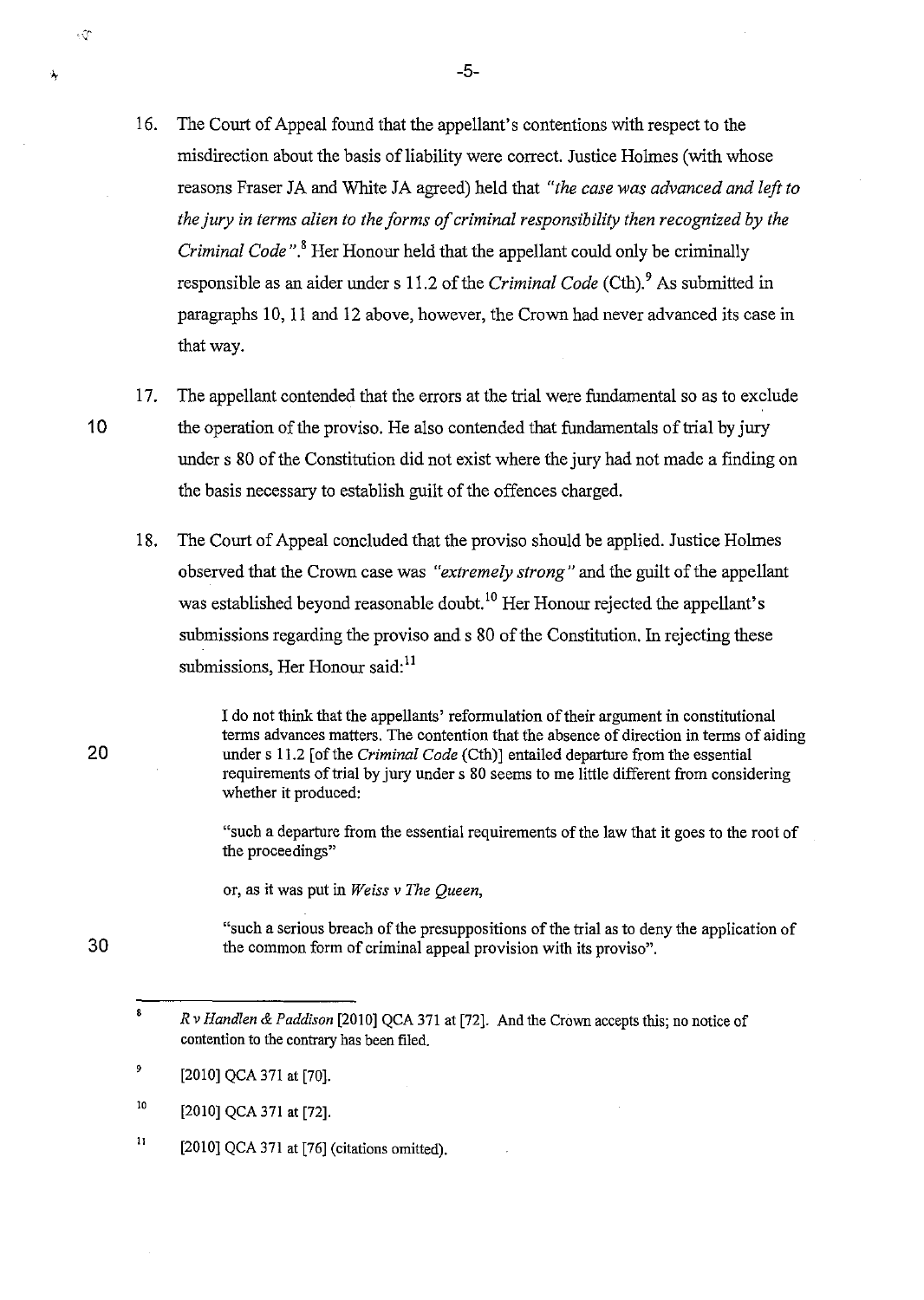Whichever characterisation one adopts, the result is the same; if the error was so fundamental that there was not a trial, the proviso will have no application,

19. After reviewing the directions given to the jury and the evidence presented, her Honour added that she did not regard the absence of reference to accessorial liability by the trial judge in his directions as deflecting the jury from *"the true issue between the Crown and the appellant; that is, whether the latter did things to advance importation of drugs into Australia, with that intention* ", 12

### PART **VI: STATEMENT OF ARGUMENT**

- 20. The appellant makes the following submissions about the convictions for importing a 10 commercial quantity of a border controlled drug:
	- (i) an essential element of the institution of *"trial by jury"* in s 80 of the Constitution is that the jury must deliver a proper verdict on the charge;
	- (ii) in relation to the charges of importing a commercial quantity of a border controlled drug, the jury were never directed as to proper basis of criminal liability but was instead directed as to a basis of liability then unknown to the *Criminal Code (Cth);* and
	- (iii) consequently:
		- a. the jury never delivered verdicts on the charges;
- b. there was no trial by jury within the meaning of s 80 of the Constitution 20 and the proviso cannot apply; or
	- (iv) the errors were so fundamental that there was a substantial miscarriage of justice and the provision could not apply.

### SECTION 80

21. Section 80 of the Constitution provides:

The trial on indictment of any offence against any law of the Commonwealth shall be by jury, and every such trial shall be held in the State where the offence was

-6-

 $\cdot$   $\sigma$ 

Å

<sup>12</sup>  [2010] QCA 371 at [82].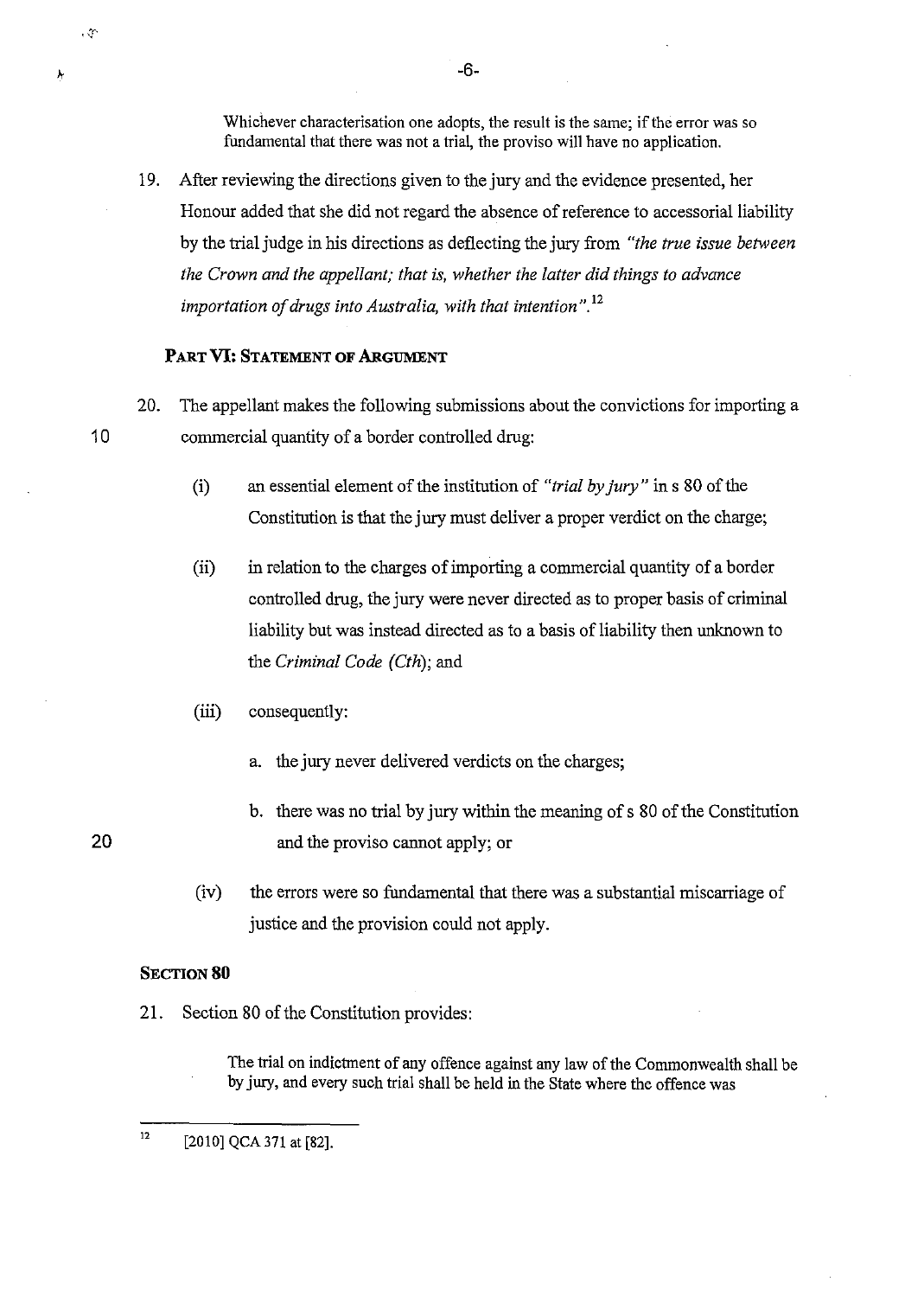committed, and if the offence was not committed within any State the trial shall be held at such place or places as the Parliament prescribes.

- 22. Section 80 prescribes the form of trial, that is, *"by jury"* for a *"trial on indictment of any offence against any law of the Commonwealth".* The *"offence"* clearly refers to the acts and omissions constituting a breach of Commonwealth criminal law. This is consistent with the later use of the word *"offence"* in the phrase *"where the offence was committed"* and is consistent with this Court's approach in *R v Barlow*.<sup>13</sup>
- 23. By section s 11.2 of the *Criminal Code* (Cth) a person who *"aids, abets, counsels or procures the commission of an offence"* is taken to have committed that offence. 1 0 Therefore the count on the indictment will charge all accused (principal offender and accessories) as principals but if the evidence does not establish a particular accused as a principal offender then the Crown must prove against that offender the elements of accessorial liability.
	- 24. In the context of s 80 of the Constitution trial by jury of the *"offence"* demands the jury's verdict on:
		- (i) the acts or omissions committed by the principal offender to prove his guilt of the principal offence; and
		- (ii) the acts or omissions of the accessory (the persons aiding or abetting etc) said to make him liable for the acts or omissions of the principal.
- 20 25. The principal submission is that in the absence of direction to the jury to return a verdict on each of such elements there has been no *"trial by jury".* 
	- 26. It is well settled that s 80 *"encompasses the essential features of the institution of 'trial by jury' with all that was connoted by that phrase in constitutional law and in the common law of England".* 14 Section 68 of the *Judiciary Act 1903* (Cth) *("the Judiciary Act* "), which would otherwise apply the proviso and other State criminal

 $\mathfrak{g}$ 

۲

-7-

 $13$  (1997) 188 CLR 1.

<sup>14</sup>*R* v *Snow* (1915) 20 CLR 315 at 323 (Griffith *Cl); Cheatle* v *The Queen* (1993) 177 CLR 541 at 549.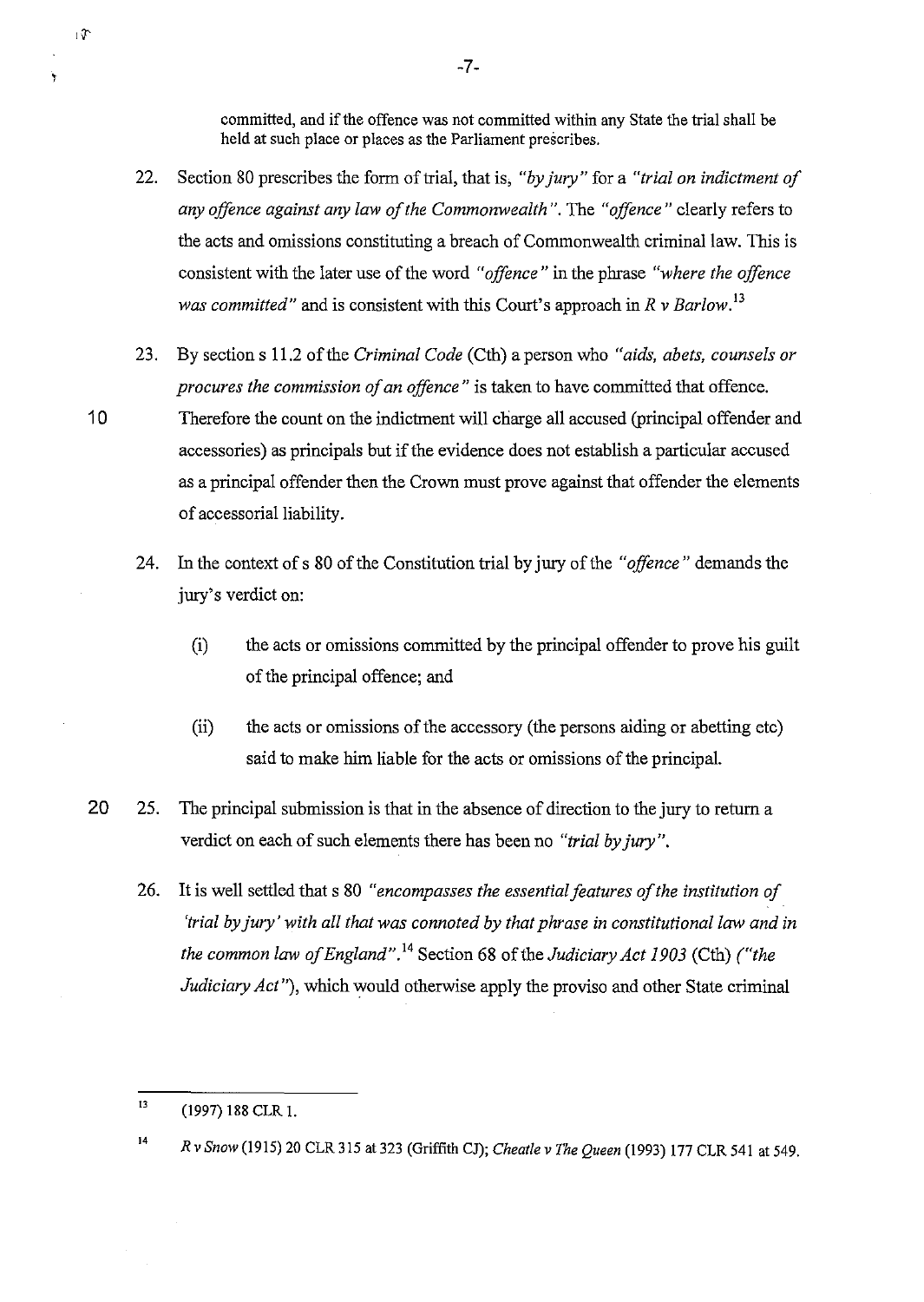laws in federal jurisdiction, cannot operate so as to deny those essential features.<sup>15</sup> It is on this basis that s 68 of the Judiciary Act does not operate to permit majority verdicts in criminal cases where there has been a trial on indictment for a Commonwealth offence.<sup>16</sup>

27. An essential feature of the system of jury trial, long recognised in the United Kingdom, in this country and in the United States, is that the jury must determine the facts constituting the offence with which an accused has been charged. In *R* v Courtie, Lord Diplock stated:<sup>17</sup>

[A]n accused person cannot be convicted of any offence with which he is charged 10 unless it has been established by the prosecution that each one of the factual ingredients, which are included in the legal definition of that specific offence, was present in the case that has been brought against him by the prosecution.

28. His Lordship added: $18$ 

[I]ftbere has not been an informed and unequivocal plea of guilty, the question whether any particular factual ingredient of the specific offence charged (or of any lesser offence of which he might be convicted on that indictment) was present in the case against an accused person, faUs to be determined by tbose persons, and by those persons alone, in whom, under English criminal procedure, tbere is vested the function of finding whether or not the factual ingredients necessary to constitute the offence 20 have been proved to their satisfaction.

- 29. In *Kingswell* v *The Queen,* a case concerning s 80 of the Constitution, Gibbs CJ, Wilson and Dawson JJ quoted these passages with evident approval.<sup>19</sup>
- 30. In *Cheung* v *The Queen,20* Gleeson CJ, Gummow and Hayne JJ described the role of the jury in terms consistent with *Courtie*. Their Honours stated:<sup>21</sup>

- 16 *Cheatle v The Queen* (1993) 177 CLR 541.
- 17 [1984] 1 AC 463 at 467.
- ${\bf 18}$ [1984] 1 AC 463 at 467.
- 19 (1985) 159 CLR 264 at 274-276.
- 20 (2001) 209 CLR 1.
- 21 (2001) 209 CLR 1 at [4] (emphasis added). See also at [53] and *Cheikho* (2008) 234 FLR 124.

-8-

 $\ddot{\phantom{1}}$ 

 $\mathcal{P}$ 

<sup>15</sup>  It follows that from these considerations that the proviso will sometimes operate differently in State jurisdiction. The possibility of such a result was raised, although not decided, in *Weiss v The Queen*  (2005) 224 CLR 300 at [36].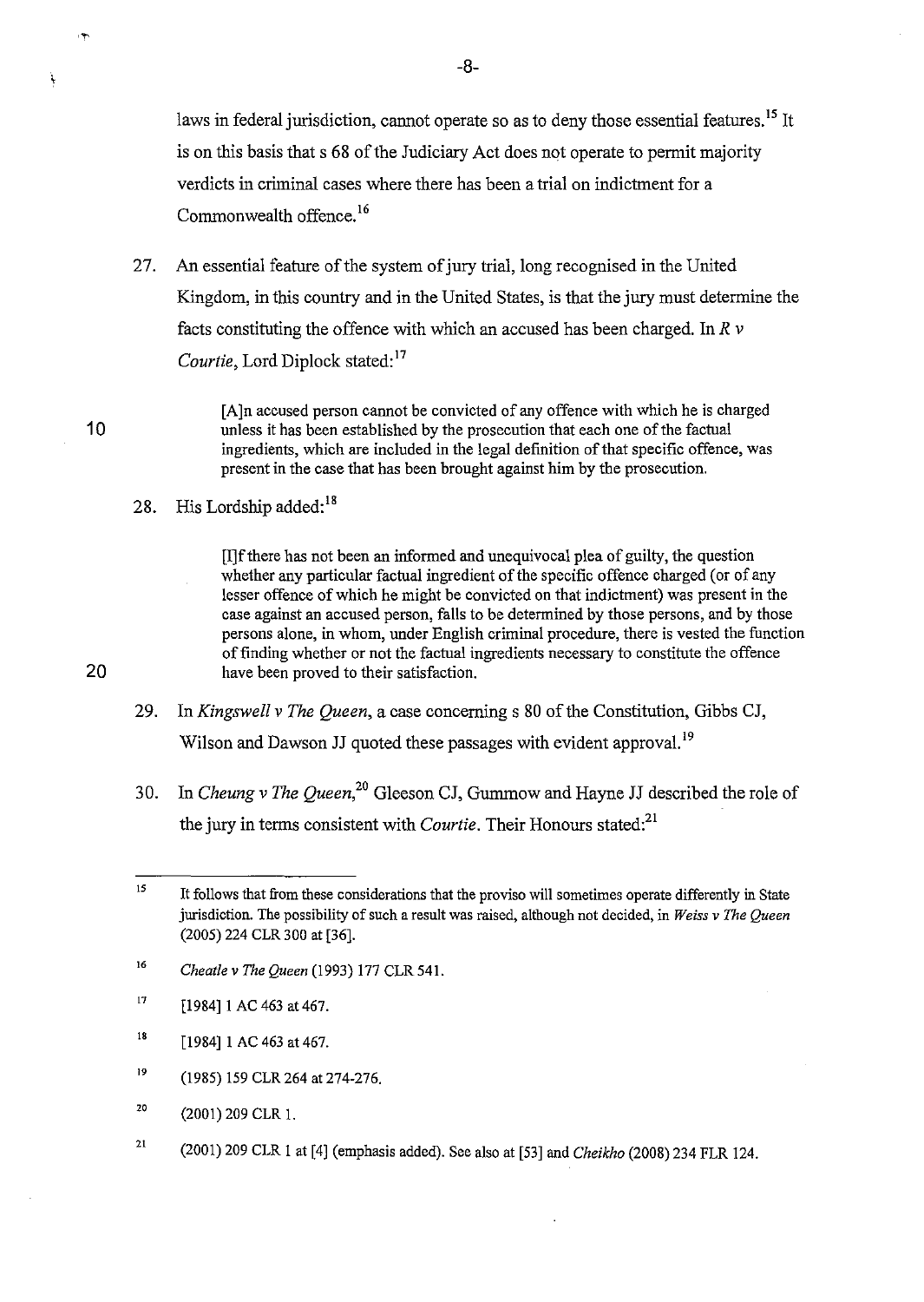When an accused person is tried upon indictment before a judge and jury, the role of the jury is to decide whether the accused is guilty or not guilty of the charge or charges laid on the indictment. That involves determining the issue or issues joined between the prosecution and the accused. *Such issue or issues are defined by the terms of the indictment and by the plea.* 

31. In *Neder* v *United States,* Scalia J with whose reasons Souter and Ginsburg JJ agreed, stated:<sup>22</sup>

The right to be tried by a jury in criminal cases obviously means the right to have a jury determine whether the defendant has been proved guilty of the crime charged. 10 And since all crimes require proof of more than one element to establish guilt (involuntary manslaughter, for example, requires (1) the killing (2) of a human being (3) negligently), it follows that trial by jury means determination by ajury that *all elements* were proved. The Court does not contest this.

- 32. Although Scalia J was in dissent in the result, his reasoning on this point accorded with that of the majority. $^{23}$
- 33. Prior to the enactment of the Constitution, moreover, the common law as a rule did not countenance the notion that the jury could have found the factual ingredients necessary to establish guilt if it had not been properly directed about them. In *Directors of the Prudential Assurance Co v Edmonds ('Edmonds'), Lord Blackburn* 20  $\text{said:}^{24}$

When once it is established that a direction was not proper, either wrong in giving a wrong guide, or imperfect in not giving the right guide to the jury, when the facts were such as to make it the duty of the judge to give a guide, we cannot inquire whether or not the verdict is right or wrong as having been against the weight of evidence or not, but there having been an improper direction there must be a *venire de novo.* 

34. This formulation, although made in a civil case, was consistent with the general acceptance of the *"Exchequer rule"* in criminal proceedings in both the United Kingdom and in the Australian colonies.<sup>25</sup> In 1918, in  $R v$  *Snow*<sup>26</sup>, the Full Court of

.<br>T

Ķ

<sup>22</sup>  (1999) 527 US 1 at 31 (original emphasis).

<sup>23</sup>  See (1999) 527 US 1 at 12.

<sup>24</sup>  (1877) 2 App Cas 487 at 507-508.

<sup>25</sup>  *SeeR* v *Gibson* (1887) 18 QBD 537 at 540-541; *R* v *M'Leod(1890)* 11 LR (NSW) 218 at 231-232 (Windeyer J); *R* v *Saunders* [1899]1 QB 490; *R* v *Hall* (1905) I Tas R 21. See also J H Wigmore, *Evidence in Trials at Common Law,* vol I, 1983 at p 888 (pointing out that the Exchequer rule had gained ascendancy in virtually all the court by the second half of the nineteenth century).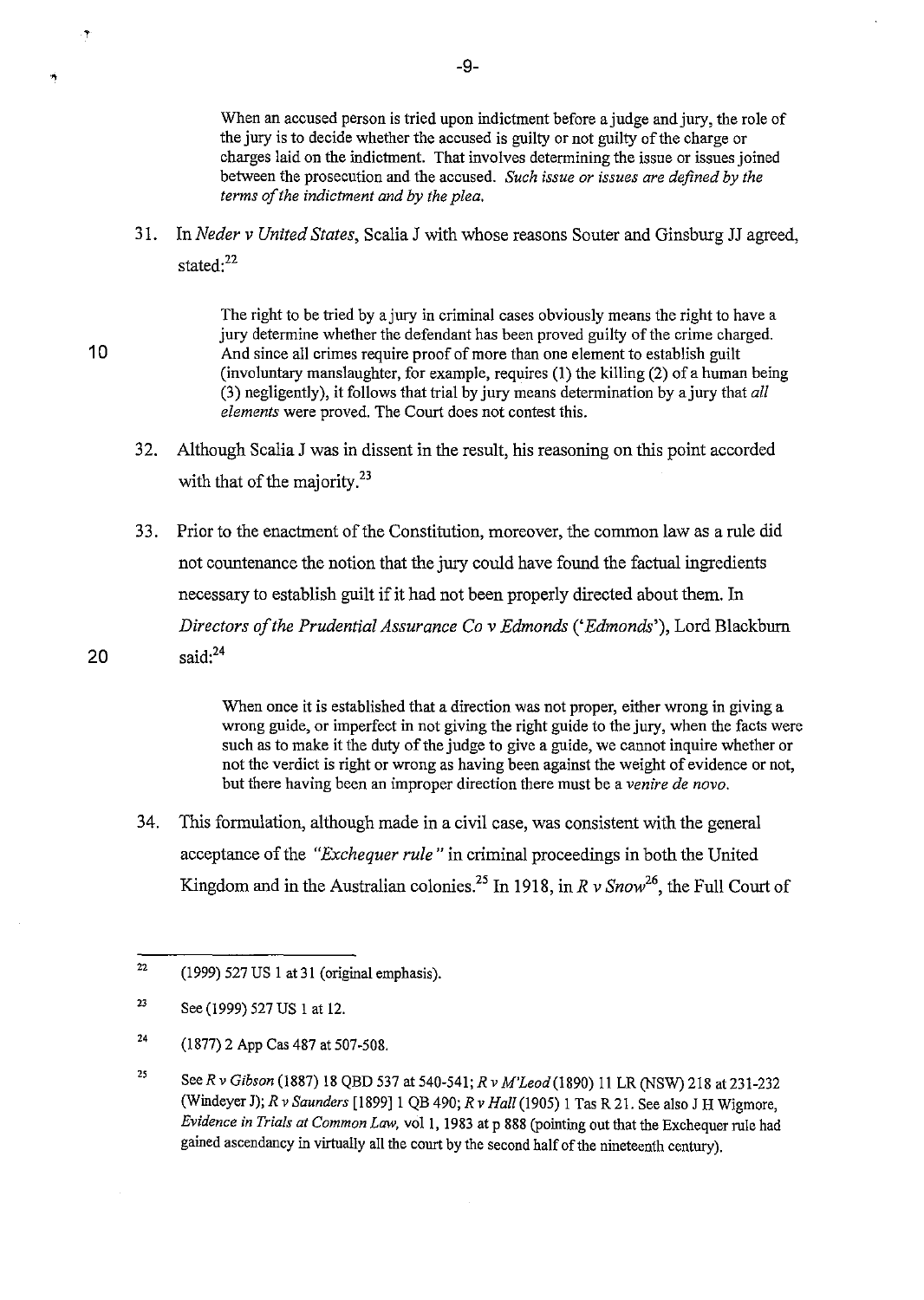the Supreme Court of South Australia accepted that *Edmonds* represented the common law applicable to criminal trials.

35. In addition, the scope of the jury's findings of fact have always hinged upon the judge's guidance as to the law.<sup>27</sup>In *Huddart, Parker* & *Co Ply Ltd* v *Moorehead,*  O'Connor J said:<sup>28</sup>

What are the essential features of a trial by jury? I adopt the following from the definition approved by Miller J in his lecture on the Constitution of the United States .... It is a method of trial in which laymen selected by lot ascertain *under the guidance of a Judge* the truth in questions of fact arising either in civil litigation or in a criminal 10 process.

- 36. In the case the subject of the present appeal, however, there was no *"guidance*" provided by the trial judge. The issues that the jury had to determine included whether Mr Reed imported the drugs and whether any accessorial liability attached to the appellant as a result of his proved acts. The jury was never squarely asked to decide these issues; instead, it was asked to decide whether there was a *"joint criminal enterprise*", a species of criminal liability that was then unknown to the *Criminal Code* (Cth). Put simply, the jury was told that the facts necessary to establish the offence were A, B and C when in truth they were D, E and F.
- 37. Because the jury was never directed to decide any of the facts upon which criminal 20 liability depended, it was not asked to, and it could not, deliver a proper verdict in relation to the charges of importing a commercial quantity of border controlled drugs. The situation is no different from that in *Andrews v The Queen*<sup>29</sup> where this Court described the failure of the trial judge properly to instruct the jury as to the

28 (1909) 8 CLR 330 at 375 (emphasis added).

29 (1968) 126 CLR 198. The indictment charged the accused with six counts of fraudulently omitting to **account for money received.** 

t

Ą

<sup>26</sup>  [1918] SALR 173 at 204, 207 (Murray CJ, with whose reasons Buchanan J agreed). Special leave to this Court was refused: 25 CLR 377.

<sup>27</sup>  See *Blackstone's Commentaries*, Book iii, 1809, p 375: 'When the evidence is gone through on both sides, the judge, in the presence of the parties, the counsel, and all others, sums up the whole to the jury; omitting all superfluous circumstances, observing wherein the main question and principal issue lies, stating what evidence has been given to support it, with such remarks as he thinks necessary for their direction, and *giving them his opinions in matters of law arising upon that evidence'* (emphasis added).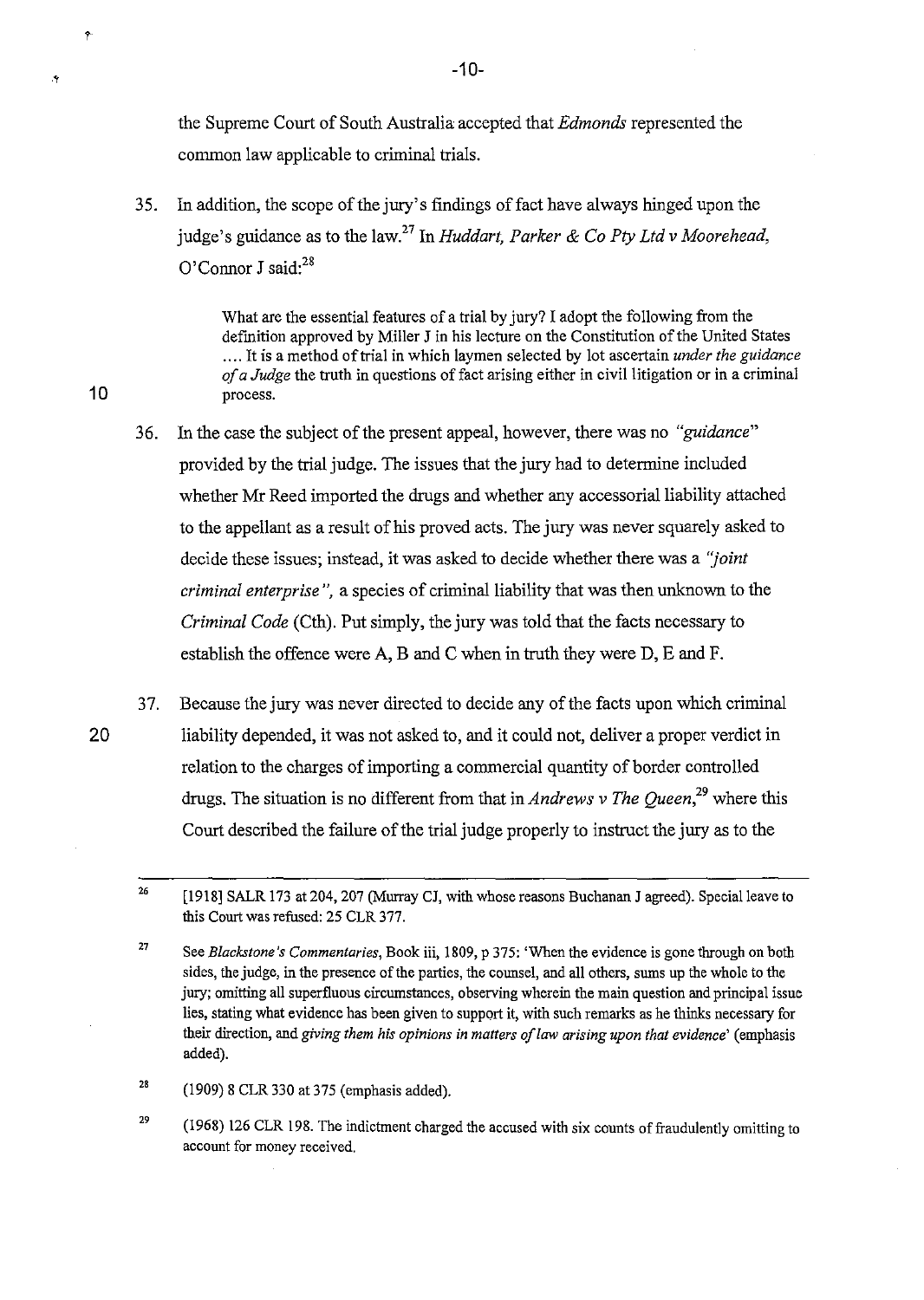matters to which the indictment gave rise as denying *"the very fundamentals of a criminal trial*".<sup>30</sup> In response to the Court of Criminal Appeal's suggestion that the sununing up only fell short if *"looked at as a matter of the pedantic approach of a lawyer",)!* Barwick CJ, McTieman, Taylor, Windeyer and Owen JJ stated: *"[IJtis not pedantry to insist that an accused be tried for the crime for which he is charged".)2* 

- 3 8. One of the essential features of trial by jury within the meaning of s 80 of the Constitution was therefore lacking in this case. Accordingly, contrary to what the Court of Appeal held, the proviso cannot apply.
- 10 39. Nothing in the American jurisprudence on *"harmless error"* supports the view expressed by the Court of Appeal. While the Supreme Court of the United States has found that even breaches of the Sixth Amendment may be subject to harmless error analysis, the application of harmless error in the context of constitutional rights only began in the later decades of the twentieth century.<sup>33</sup> The *"harmless error"* doctrine did not form part of the background against which s 80 of the Constitution was enacted. On the contrary, before federation a purported jury verdict as a rule would have been set aside if the trial judge had misdirected the jury as to any element of the offence.<sup>34</sup>
	- 40. Furthermore, there is no case in which the Supreme Court of the United States has upheld the use of harmless error analysis where the error has consisted of putting to a jury grounds for liability—in this case, joint criminal enterprise—that had no legal
		- 30 (1968) 126 CLR 198 at 207.
		- 31 (1968) 126 CLR 198 at 208.
		- 32 (1968) 126 CLR 198 at 209.
		- 33 *Chapman* v *California* (1967) 368 US 18. See also R Fairfax, 'Hannless Constitutional Error and the Institutional Significance of the Jury' (2008) 76 *Fordham Law Review'2027* at 2035: 'Prior to the Supreme Court's 1967 decision in *Chapman* v *California,* constitutional errors prompted automatic **reversal of a conviction'.**
		- 34 Prior to federation, the predecessors or analogues to the proviso had also been interpreted very narrowly: see, for example, *R* v *MeLeod* (1890) 11 NWSLR 218 at 234-235 (Windeyer J); *R* v *O'Keefe* (1893) 14 NSWLR345; and *Makin* v *Attorney-General (NSW)* [1894] AC 57 at 69-71.

20

!

 $\sim$  3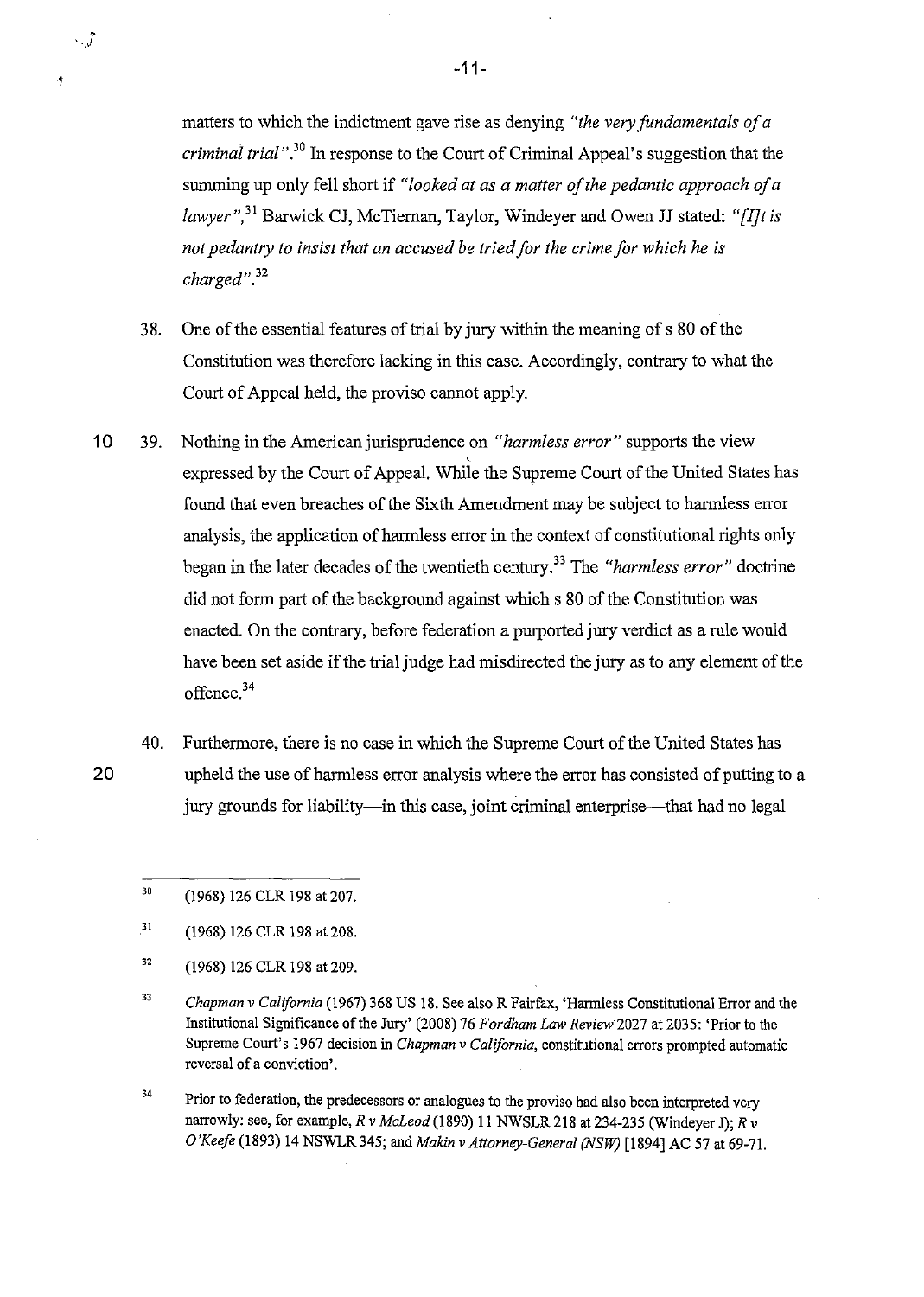basis. Indeed, the cases from the United States suggest that in such cases, there would be *"structural error". 35* 

- 41. Even if s 80 of the Constitution can be placed to one side (and it cannot), the proviso should not apply. It is well established that, in the context of State offences, the proviso will not save a conviction where there *"there has been a failure to observe the conditions which are essential to a satisfactory trial*",<sup>36</sup> Examples of such a failure include the improper disallowance of a valid peremptory challenge,  $37$  the improper addition of a charge to an indictment,  $38$  the wrongful determination of a challenge for cause by a judge and not by the jurors,  $39$  and the failure to properly 10 swear a witness.<sup>40</sup>
	- 42. The failure here was just as fundamental, if not more so. Justice Holmes correctly held<sup>41</sup> that the appellant could only have been found criminally responsible for the two importations as an aider under s 11.2 of the *Criminal Code.* The jury, however, was never directed as to that basis of criminal liability but was instead directed as to a basis of liability then unknown to the *Criminal Code.* The jury was never asked to determine the determinative facts in the dispute between the Crown and the appellant.
- 43. The Court of Appeal's conclusion that there was no substantial miscarriage of justice was based on the proposition that the jury nonetheless considered the *"true issue"*  20 between the Crown and the appellant.<sup>42</sup> That conclusion resulted from a consideration of the directions regarding the joint criminal enterprise and the

- 39 *R* v *Smith* (1954) QWN 49.
- 40 *Rv BBR* [2009] QCA 178.

 $-7$ 

 $\hat{\gamma}$ 

- 41 [2010] QCA 371 at [70].
- 42 [2010] QCA 371 at [82].

-12-

<sup>35</sup>  See *Neder* v *United States* (1999) 527 US 1 at 8, 12,33.

<sup>36</sup>  *Nuddv The Queen* (2006) 80 ALJR 614 at [6].

<sup>37</sup>  *Roger Johns* v *The Queen* (1979) 141 CLR409.

<sup>38</sup>  *Maher* v *The Queen* (1987) 163 CLR 221. For a discussion of this case, see *Katsuno* v *The Queen*  (1999) 199 CLR40 at 60 [34]-[35].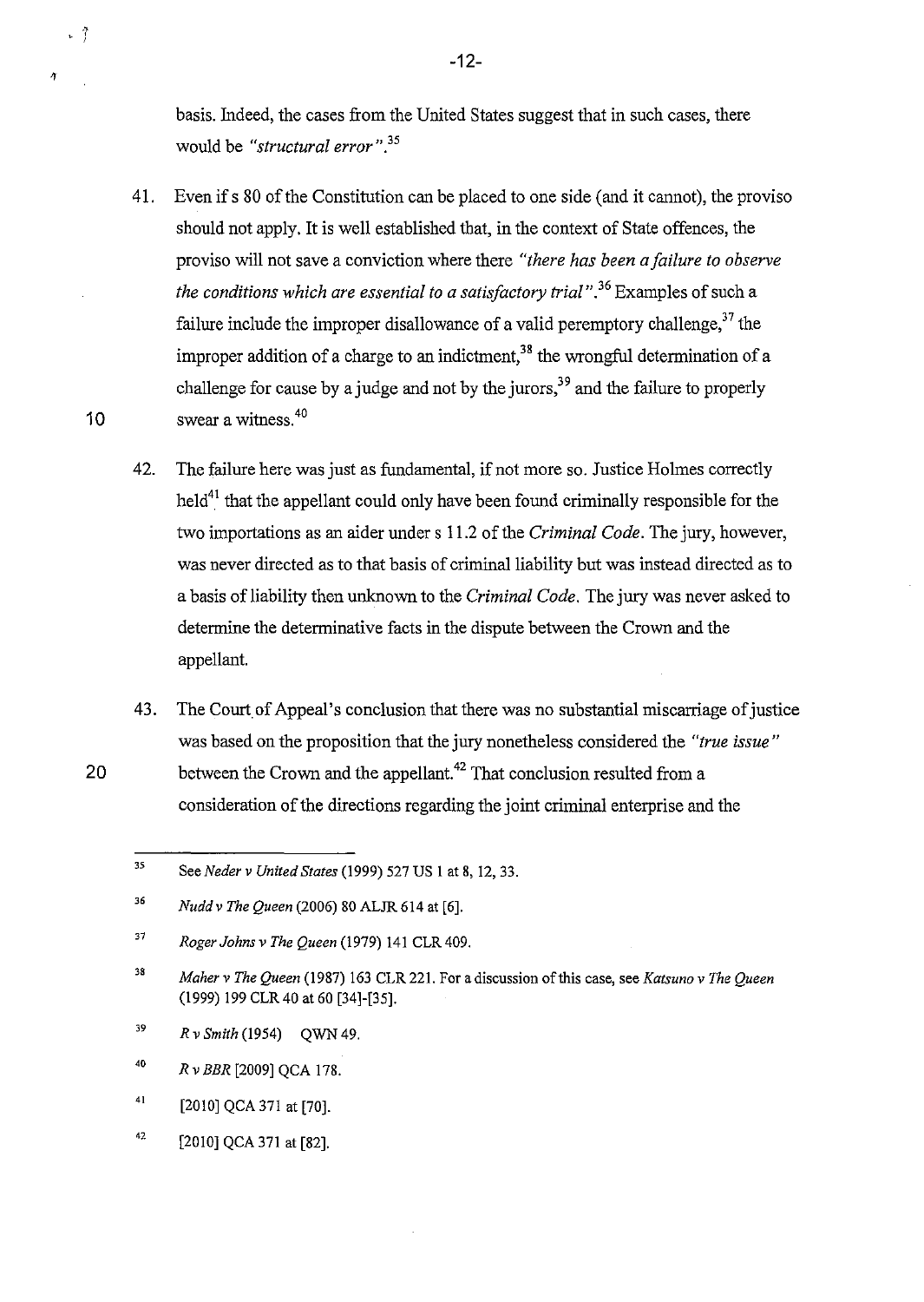evidence produced at the trial.<sup>43</sup> In other words, the Court of Appeal treated the jury, although wrongly directed about *every* factual ingredient of the offence of importation, as nonetheless delivering a proper verdict on the charge because it must have found the factual ingredients necessary to establish liability for aiding and abetting (which was never put).

44. That approach is erroneous. The *"true issue"* between the Crown and the appellant depends on the Crown case and the directions given to the jury about the factual ingredients of the offence charged on the indictment. The Crown case was never put as one of accessorial liability under s 11.2 of the *Criminal Code*, and the jury was 10 never asked to determine the facts that would establish such liability. In these circumstances, it cannot be said that the jury somehow determined the *"true issue"*  between the Crown and the appellant. In *Andrews* v *The Queen,* this Court criticised a like failure to instruct the jury as to the proper ingredients of the offence in these terms:<sup>44</sup>

[T]he Court of Criminal Appeal failed to perform its proper function. It is not pedantry to insist that an accused be tried for the crime for which he is charged: and the function of the proviso to s. 6 of the *Criminal Appeal Act,* 1912 is not to provide a Court of Criminal Appeal with a refuge from the performance of the exacting duty imposed in the interests of the due administration of the law of close analysis of the 20 sufficiency of the evidence led to support the essential ingredients of the precise charges laid and of the manner in which a presiding judge has instructed the jury as he should in the elements of the offence and the relevance of the evidence thereto. In our opinion, the Court of Criminal Appeal in this case did not perform this task.

45. It follows that the nature of the error, namely the failure to give the jury any directions about the only proper basis of criminal liability, was such a fundamental departure from the essentials of a criminal trial that the proviso can have no application.

### THE COUNTS OF POSSESSION AND **ATTEMPTED** POSSESSION

46. By s 668E of the *Criminal Code (Qld)* jurisdiction is vested in the Court of Appeal to 30 set aside a conviction in anyone of the following circumstances:

-\_ .. \_-----------------------------------

- a. where the verdict is unreasonable;
- 43 [2010] QCA 371 at [78]-[81].
- 44 (1968) 126 CLR 198 at 209.

 $\cdot$  ?

-13-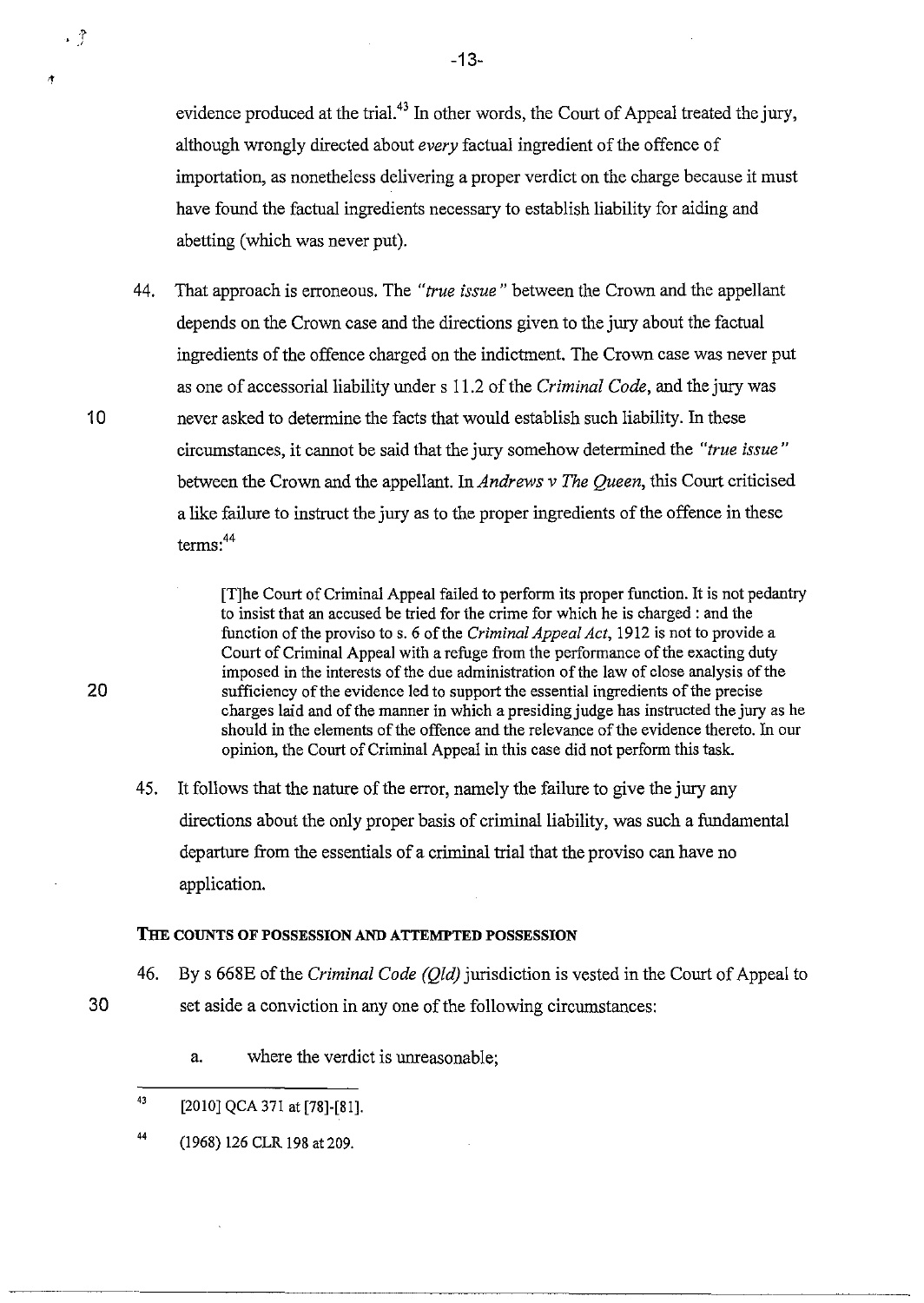-14-

b. where the verdict is not supported by the evidence;

c. error oflaw; or

 $\cdot$  3

 $\boldsymbol{q}$ 

- d. *"any ground whatsoever there was a miscarriage a/justice".*
- 47. Here there was no error of law in the way the counts of possession and attempted possession were put to the jury and the evidence of Reed provided a basis upon which to return verdicts of guilty if the jury accepted Reed's evidence.
- 48. In *Nudd* v *The Queen,45* it was explained that miscarriage occurs when, for any reason, the trial was unfair.<sup>46</sup> While often the impact of irregularities can be assessed by considering the strength of the case against the appellant, $47$  the categories of 10 circumstances amounting to miscarriage are not closed.<sup>48</sup>
	- 49. Here, the case against the appellant on all counts depended virtually completely on acceptance by the jury of the evidence of Reed.
	- 50. The Crown case on the counts of possession and attempted possession of border controlled drugs was intrinsically bound up with the narrative supporting the counts of importing border controlled drugs. The count of possession of border controlled drugs concerned drugs which Reed said were actually imported and the importation was the subject of a count on the indictment. The count of attempted possession related to the intercepted drugs which Reed said were being imported.
- 51. Reed was, in law, the principal offender on the importation counts. He was also a 20  $\frac{V}{V}$  very active party. In particular:

**In August 2005** 

48 *Nudd* (2006) 80 ALJR 614 at 617-8.

<sup>45</sup>  (2006) 80 ALJR 614.

<sup>46</sup>  (2006) 80 ALJR 614 at 617.

<sup>47</sup>  *Nudd* (2006) 80 ALJR 614 at 617-618 *Darkan* v *R* (2006) 227 CLR 373 at 399.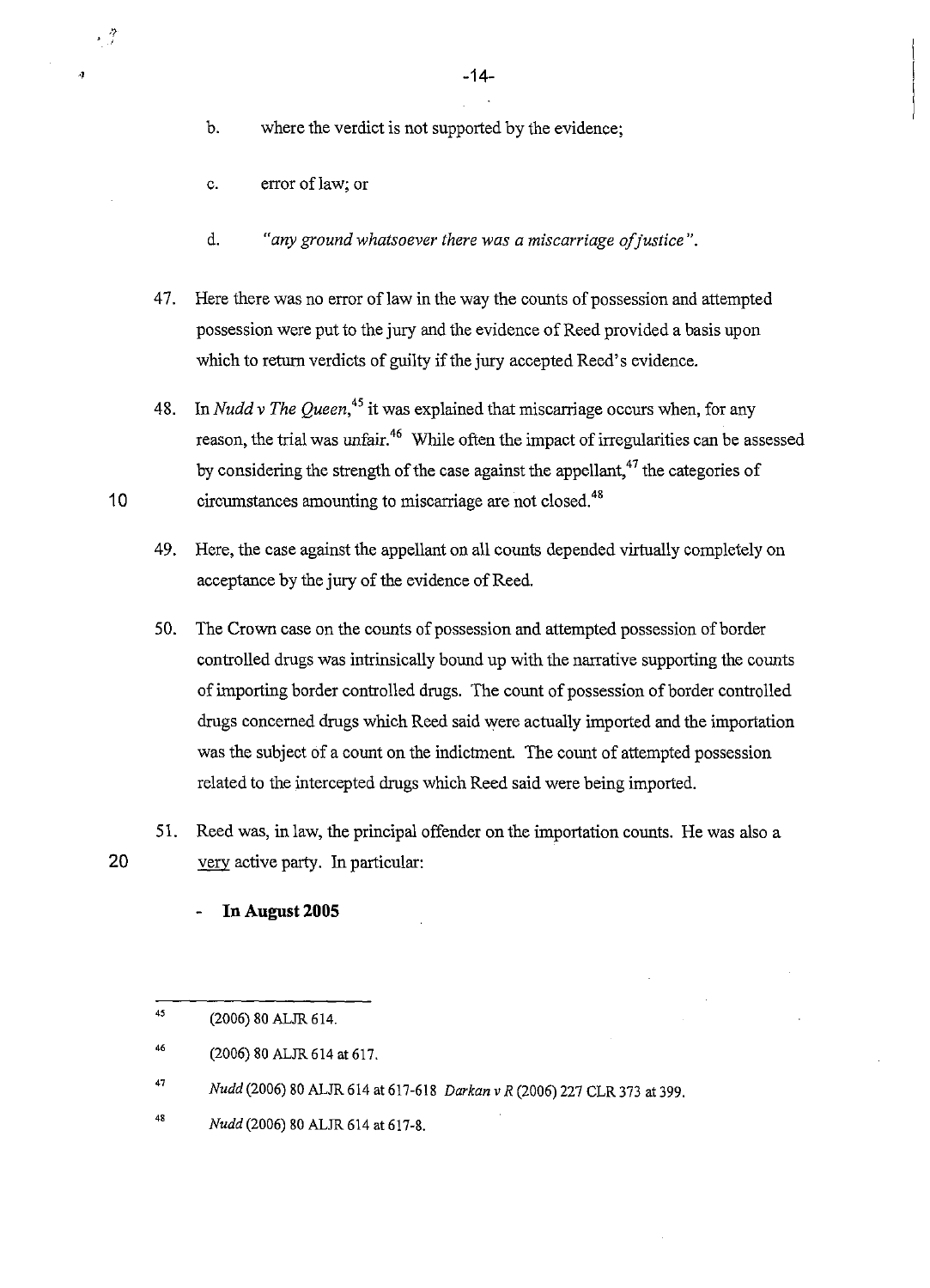- (i) Reed was working for Rayz Computer Recycling ("RCR") in Vancouver Canada where the computer monitors used in the importing were sourced.<sup>49</sup>
- (ii) Reed said he discussed with a colleague " $TJ$ " his idea that the lead in the monitor screens would probably enable drugs to pass through customs screening.<sup>50</sup>
- (iii) TJ introduced Reed to Handlen. 51 Reed said he told Handlen of his idea and described to Handlen the lead content in the screens and how the casings came off.<sup>52</sup> There were discussions, Reed said, firstly at RCR and then at Wendy's restaurant about using monitors to conceal things so as to pass through customs.<sup>53</sup>
- (iv) Reed said that Handlen was given sample monitors from RCR.<sup>54</sup>
- (v) Reed prepared a document with a list of costs to ship a container to Australia, to rent a warehouse in Vancouver, to rent a warehouse in Australia, and the costs of freight, airline tickets and packaging materials.<sup>55</sup>
- (vi) Reed ordered a load of more than 450 monitors though a broker.<sup>56</sup>
- (vii) Reed paid for the monitors and arranged for them to be delivered to the warehouse arranged by TJ.<sup>57</sup>

### **In late February or early March 2006**

- (viii) Reed was involved in packing the monitors for shipment
	- (ix) Reed purchased airline tickets to Australia for himself and Handlen through a travel agent.<sup>58</sup>
	- (x) Reed had experience with overseas shipping<sup>59</sup> and arranged for the freight of the monitors to Australia.

| 49 | Transcript 5-15.23. |
|----|---------------------|
| 50 | T 5-16.29.          |

- 51 T 5.16.27.
- 52 T5-17.20-30.
- 53 T 5.17.13.
- 54
- " T 5-17.32.
- 56 T 5-19.50.
- 57 T 5-21.48-50. T 5-24.1-10.
- " T 5-28.11.

-15-

20

10

 $\sqrt{\hat{r}}^2$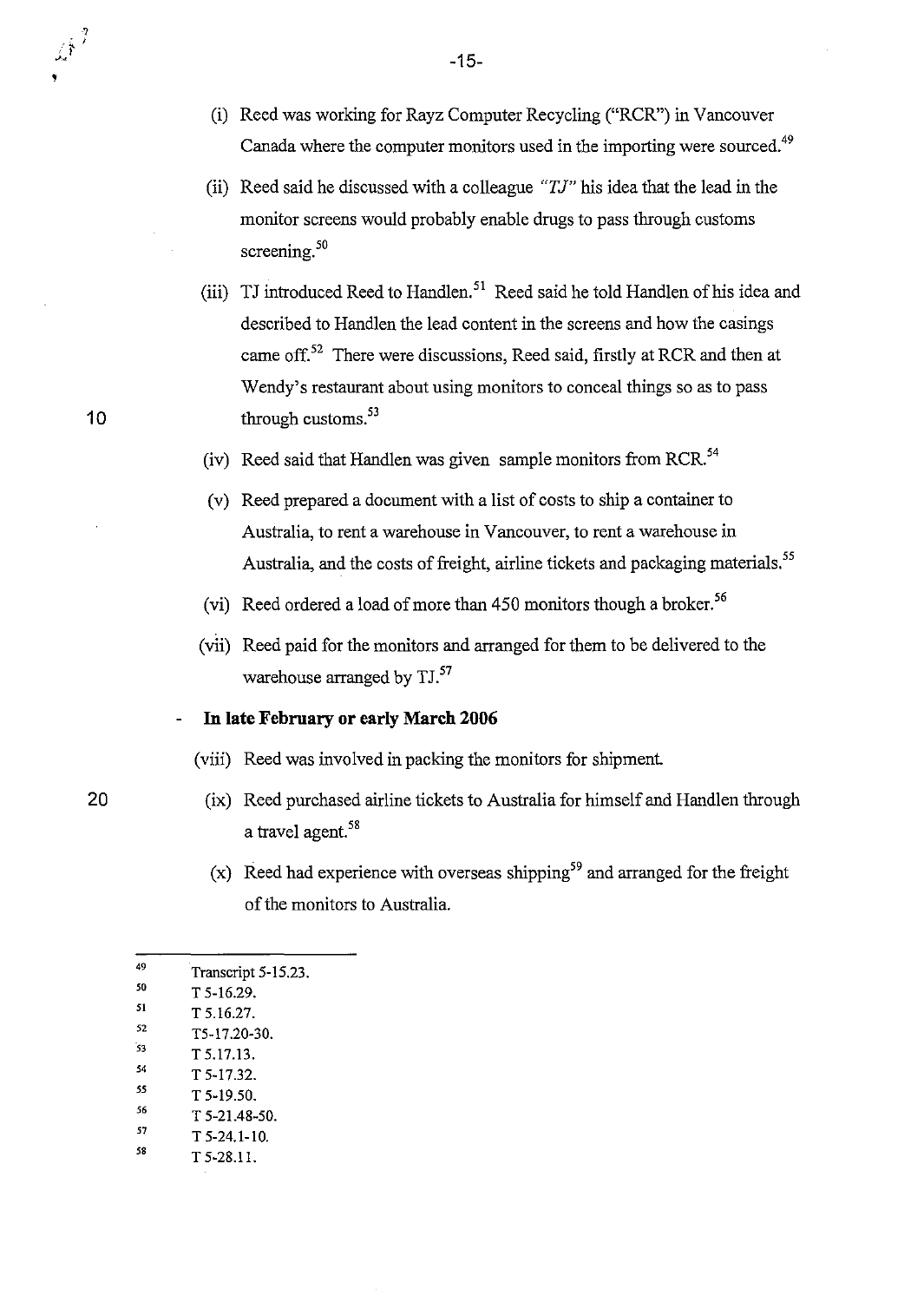- (xi) Reed travelled to Australia to make arrangements.<sup>60</sup> Reed had a friend, Kelsey Nerbas, who lived and worked in Brisbane with whom he kept in regular contact. 61
- (xii) Reed arranged for accommodation in Brisbane with Ronald Eric Dowling, 62 manager of Spring Hill Manor.
- (xiii) Reed arranged for the registration on 24 April 2006 of a company "Reliable Computer Conversions Pty Ltd" ("RCC") established for the purpose of accepting delivery of the shipment. Reed and Nerbas were the directors and shareholders.<sup>63</sup>
- (xiv) Reed leased a warehouse. $64$

10

 $\mathscr{A}^2$ 

- (xv) Reed dealt with Australian Customs Professionals ("ACP") (a customs brokerage firm), Trent Barratt and Nick Wallace to assist with customs clearance.<sup>65</sup> Reed engaged ACP on behalf of RCC by Customs Clearance Letter of Authority (Exhibit 3) from 20 May 2006 providing bill of lading and an invoice to RCC- customs Exhibits 5 and 6.
- (xvi) Reed assisted with unpacking the monitors when they arrived.<sup>66</sup>
- (xvii) Reed took possession of some of the drugs and supplied them to two Asian males who came to Reed's suite at Oaks North Quay, Brisbane.<sup>67</sup>
- (xviii) Reed obtained a sailing schedule from the customs broker Nick Wallace<sup>68</sup>. 20 Email dated 7 July 2006.<sup>69</sup>
	- (xix) Reed sourced monitors for the second shipment<sup>70</sup> and saw them delivered.<sup>71</sup>

| 59 | $T$ 5-28.40-50.                |
|----|--------------------------------|
| 60 | $T$ 5-28.55.                   |
| 61 | T 5-30.17.                     |
| 62 | $T8-7-10.$                     |
| 63 | T 5-33.33 Ex 60.               |
| 64 | T 5-37.40 Exhibits 61, 62, 63. |
| 65 | T R 5-41.30.                   |
| 66 | $T$ 5-46:8.                    |
| 67 | $T$ 5-52.38.                   |
| 68 | T 5-58.18.                     |
| 69 | $Ex 12$ and $13$ .             |
| 70 | $T$ 5-59.28.                   |
| 71 | T 5-59.37.                     |
|    |                                |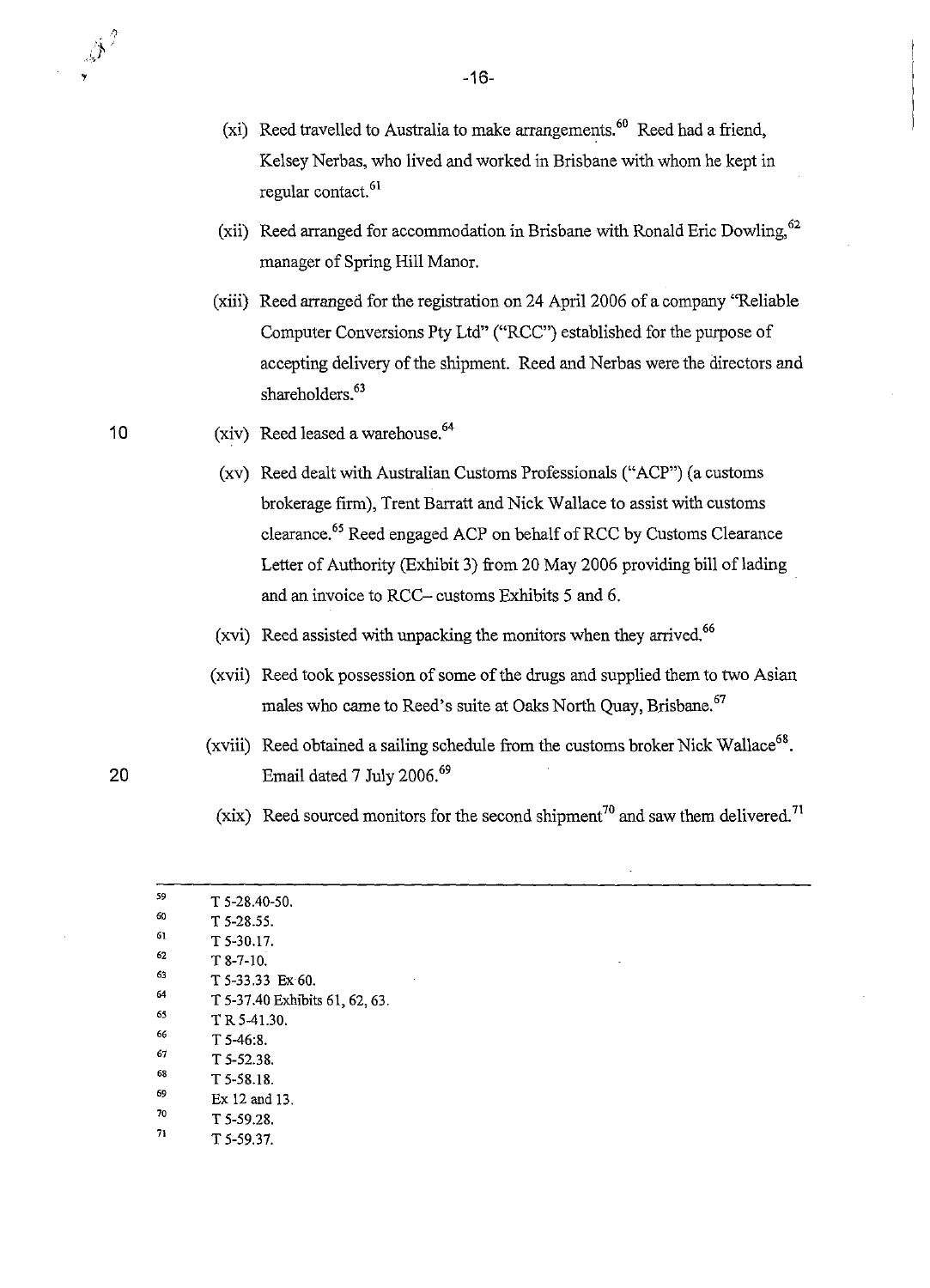- (xx) Reed played a part in transport arrangements for the second and third containers and shipping arrangements. $72$
- (xxi) Reed helped prepare the monitors for the third shipment.<sup>73</sup>
- (xxii) On 10 August 2006 Reed flew to Australia.<sup>74</sup>
- (xxiii) Reed hired a Kennards storage unit together with Nerbas<sup>75</sup> on 11 August 2006.
- (xxiv) Reed and Nerbas flew to Sydney on 20 August  $2006^{76}$  to collect \$50,000 from Asian man named Frank (Shen). Reed gave \$25,000 in cash to Nerbas to reimburse the rent on the Geebung warehouse.
- 10 (xxv) Reed was in Australia when the second container (without drugs) arrived and he helped unload it.<sup>77</sup>
	- (xxvi) On 12 September Reed told Paddison there had been a problem with the paperwork from the shipping company, later advised him that the container had cleared, was going to be fumigated and would be available on Thursday of that week.
	- (xxvii) 14 September 2006 Reed visited the Eye Spy Shop<sup>78</sup> and heard assistant say they didn't have "anything that detects government GPS".
- (xxviii) 18 September 2006 Reed took the train with Paddison to unload the third container.79 Reed and Paddison walked towards Geebung Railway Station 20 and got into a car (Audi 964-JDL) driven by Nerbas.
	- (xxix) Reed kept Paddison up to date with delivery times.<sup>80</sup>
	- (xxx) Reed and Paddison completed unloading.<sup>81</sup> The next day they went back to the warehouse, on Reed's version, to determine whether the drugs were still there.<sup>82</sup>

 $\hat{\mathbf{y}}^{\hat{\tau}}$ 

 $T^2$  T 5-59.39.

 $T^3$  T AR 436.20.

 $^{74}$  T 5-64.12.

 $^{75}$  T 5-64.35.<br> $^{76}$  Exhibit 97

<sup>&</sup>lt;sup>76</sup> Exhibit 87 & 88.<br>
<sup>77</sup> T 5-68.25-35.<br>
<sup>78</sup> Surveillance Argenti R678.<br>
T 5-71.47

 $^{79}$  T 5-71.47.<br>
T 5-72.15.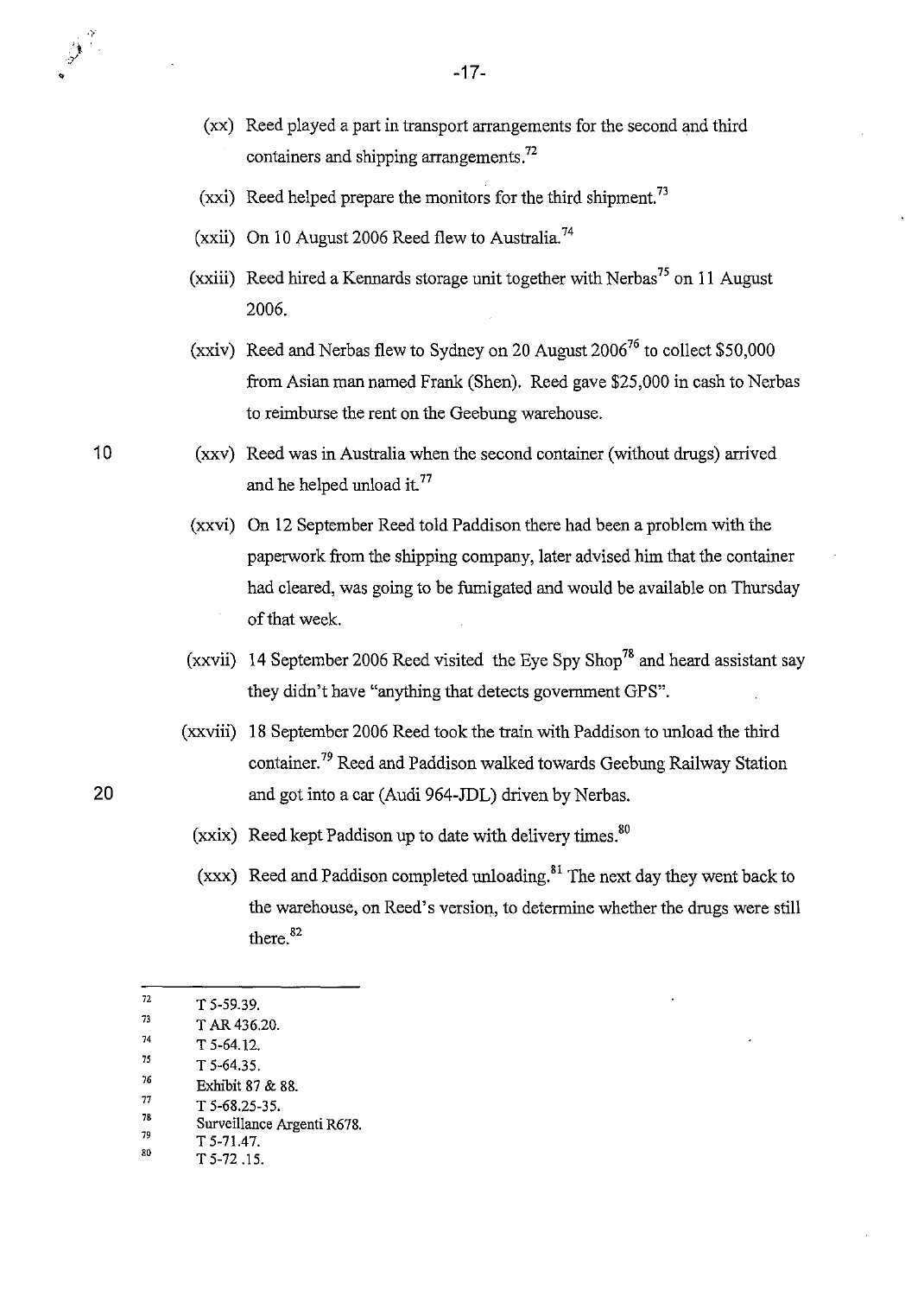- (xxxi) Reed and Paddison took luggage to carry the goods cleaning supplies to the warehouse<sup>83</sup>. They caught the train to the warehouse. They were under AFP surveillance and police had installed a camera in the interior of the unit which recorded the activities inside.
- 52. The Crown was faced then with forensic issues. Reed was the Crown's crucial witness. His evidence had to be accepted if convictions were to be achieved. However, not only had Reed actually taken most of the physical steps to effect the importations and made most of the arrangements, but in law, he was the principal offender, with the co-accused as parties to his offending.
- 10 53. This awkward situation was avoided by the Crown by having the importation counts put on an improper basis. The Crown witness Reed was not put as the principal, but was put with the others as several participants in the *"joint criminal enterprise* ". The appellant was therefore badly disadvantaged in his defence of all counts including those of possession and attempted possession of a border controlled drug.
	- 54. This constituted a miscarriage of justice.

### PART **VU:** APPLICABLE PROVISIONS

55. Annexure A sets out the relevant constitutional provisions and statutes.

### PART **VIII: ORDERS SOUGHT**

- 56. The following orders are sought:
- (iii) Appeal allowed;
	- (iv) Set aside the orders of the Court of Appeal made on 23 December 2010 and, in lieu thereof, order that:
		- a. the appeal to that Court be allowed;
		- b. the appellant's convictions be quashed; and

20

;.

<sup>8!</sup>  T5-73.1.

<sup>82</sup>  T 5-74.59.

<sup>83</sup>  T 5-76.10.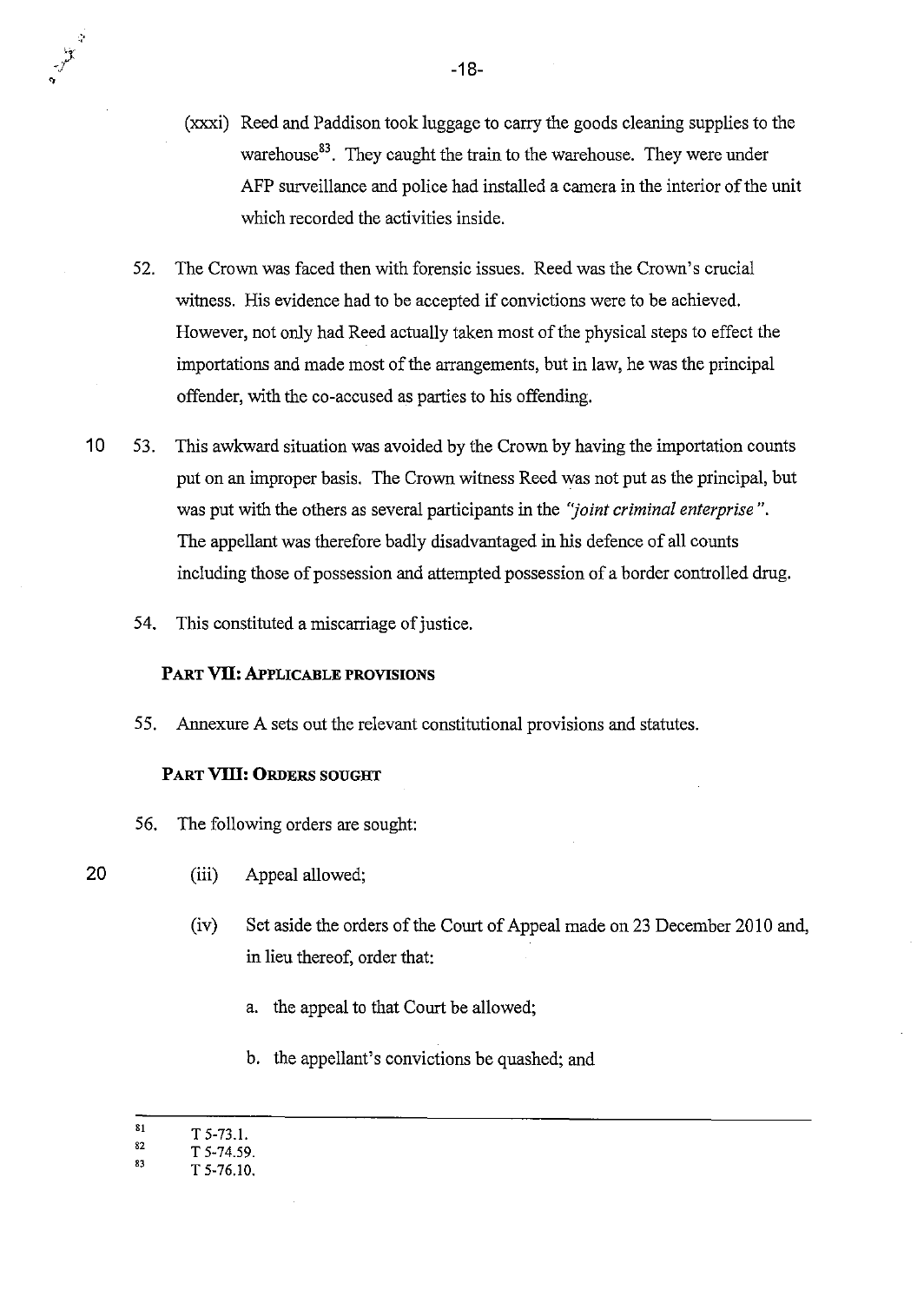Dated  $10~\text{km}$ , 2011

 $\hat{\mathcal{A}}$ 

っ . . . . . . .  $\ddot{\phantom{a}}$ **ByrneQC**  With C **Morgan**  Counsel for the appellant

 $\mathcal{A}$ 

 $\mathbb{R}^2$ 

 $\frac{1}{6}$ 

 $\bar{\mathcal{A}}$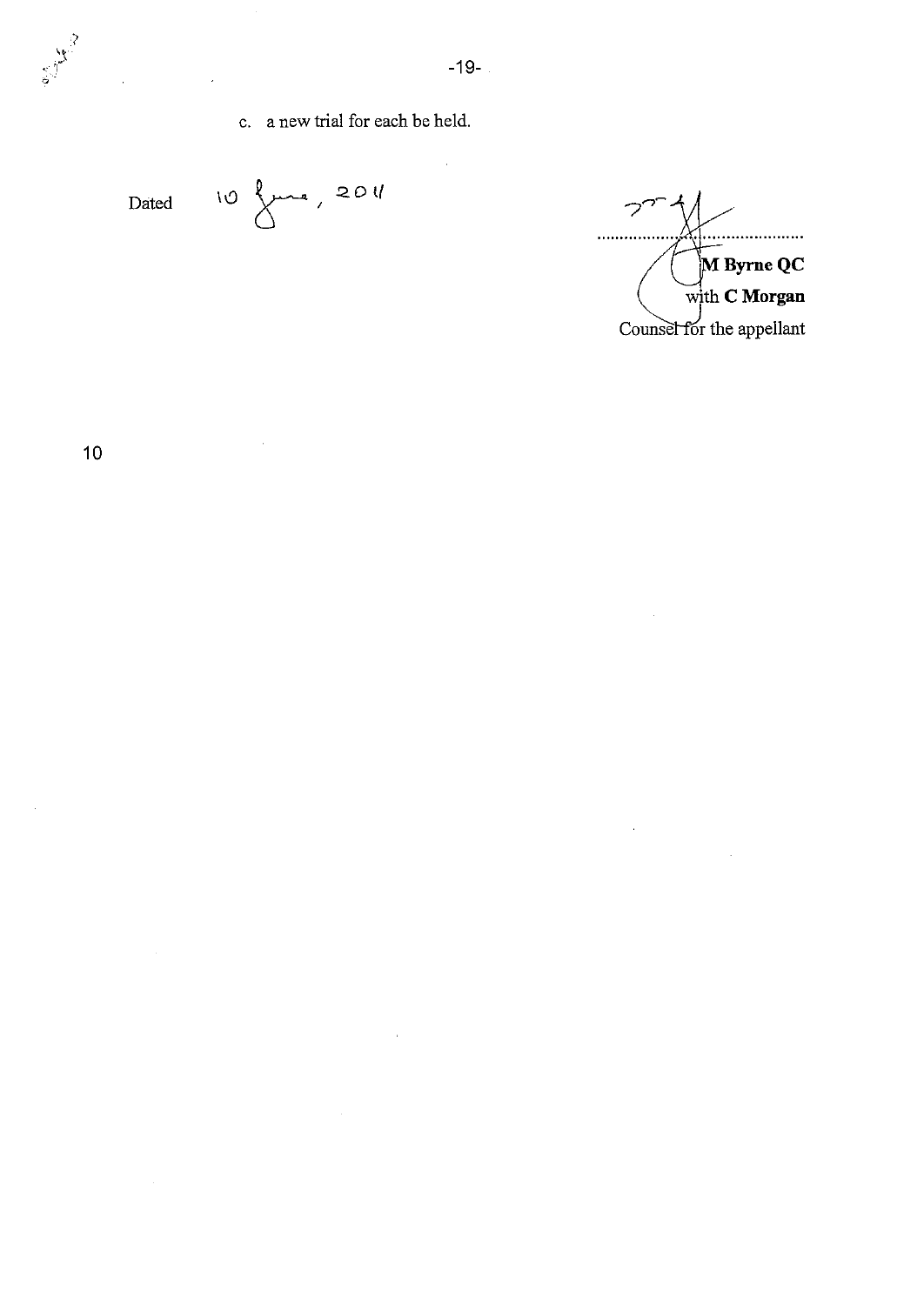### IN THE mGH COURT OF AUSTRALIA BRISBANE REGISTRY

### B27of2011

### DENNIS PAUL PADDISON (Appellant)

### AND

### THE QUEEN

(Respondent)

### APPELLANT'S ANNEXURE A

Statement of currency: With the exception of s 11.1 and s 11.2 of the *Criminal Code*  (Cth), each of the provisions contained in this annexure is still in force, in that form, at the date of the making of the submissions.

The amendments to s 11.1 and s 11.2 of the *Criminal Code* (Cth) are reproduced under 20 their respective headings.

### *Commonwealth of Australia Constitution Act*

Section 80 Trial by jury

The trial on indictment of any offence against any law of the Commonwealth shall be by jury, and every such trial shall be held in the State where the offence was committed, and if the offence was not committed within any State the trial shall be held at such place or 30 places as the Parliament prescribes. .

10

### *The Criminal Code* 1995 *(Cth)*

### 3.1 Elements

(1) An offence consists of physical elements and fault elements.

(2) However, the law that creates the offence may provide that there is no fault element for one or more physical elements.

(3) The law that creates the offence may provide different fault elements for different physical elements.

Legal Aid Queensland PO Box 2449, Brisbane, Qld 4001 Telephone: 32383921 . Fax:07 3229 7067 Ref: Toby Davidson

40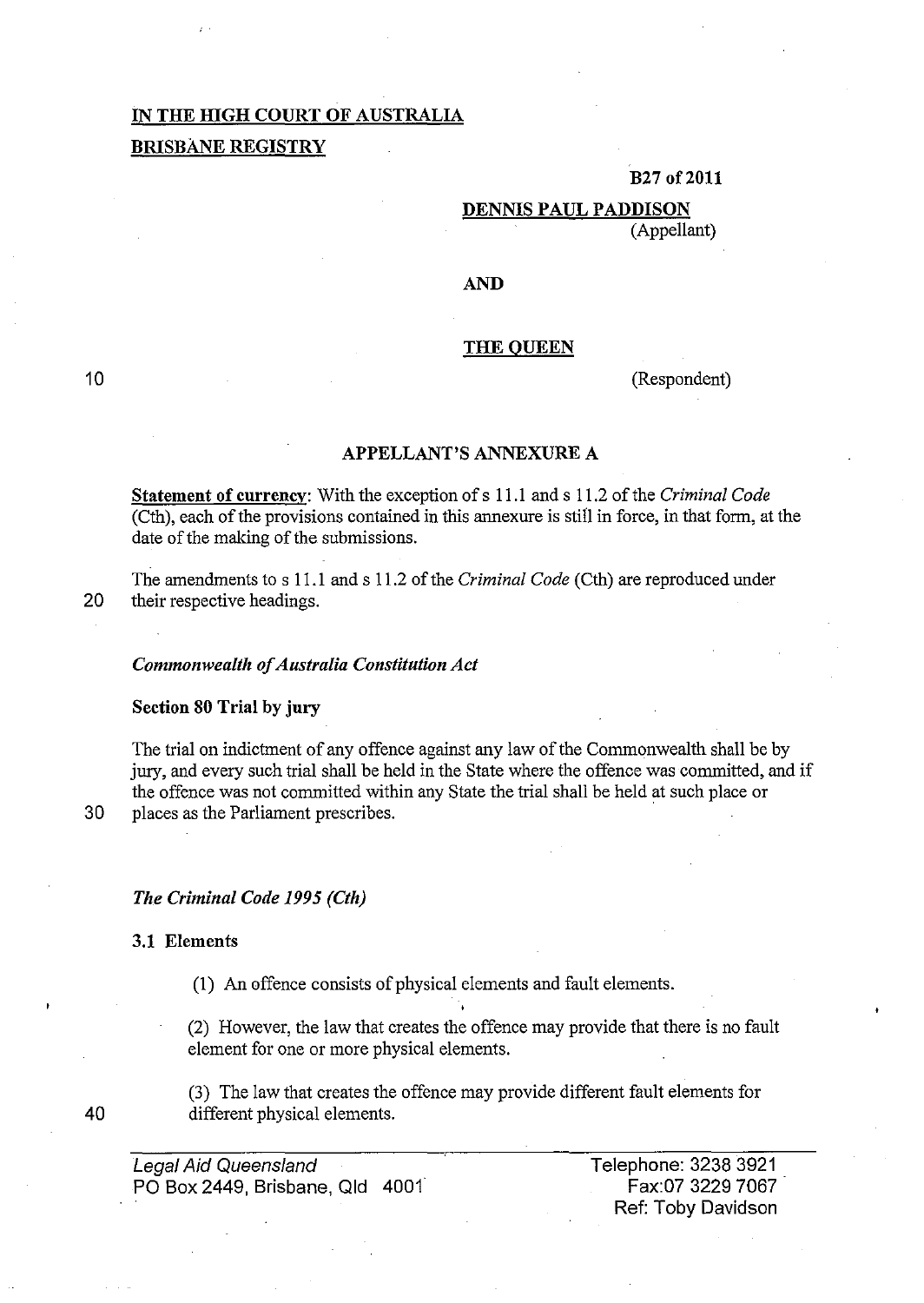### 3.2 Establishing guilt in respect of offences

In order for a person to be found guilty of committing an offence the following must be proved:

(a) the existence of such physical elements as are, under the law creating the offence, relevant to establishing guilt;

(b) in respect of each such physical element for which a fault element is required, one of the fault elements for the physical element.

Note 1: See Part 2.6 on proof of criminal responsibility.

Note 2: See Part 2.7 on geographical jurisdiction.

10

### 4.1 Physical elements

- (1) A physical element of an offence may be:
	- (a) conduct; or
	- (b) a result of conduct; or
	- ( c) a circumstance in which conduct, or a result of conduct, occurs.

(2) In this Code:

*conduct* means an act, an omission to perform an act or a state of affairs.

*engage in conduct* means:

(a) do an act; or

20

(b) omit to perform an act.

### 5.2 Intention

(I) A person has intention with respect to conduct ifhe or she means to engage in that conduct.

(2) A person has intention with respect to a circumstance if he or she believes that it exists or will exist.

(3) A person has intention with respect to a result if he or she means to bring it about or is aware that it will occur in the ordinary course of events.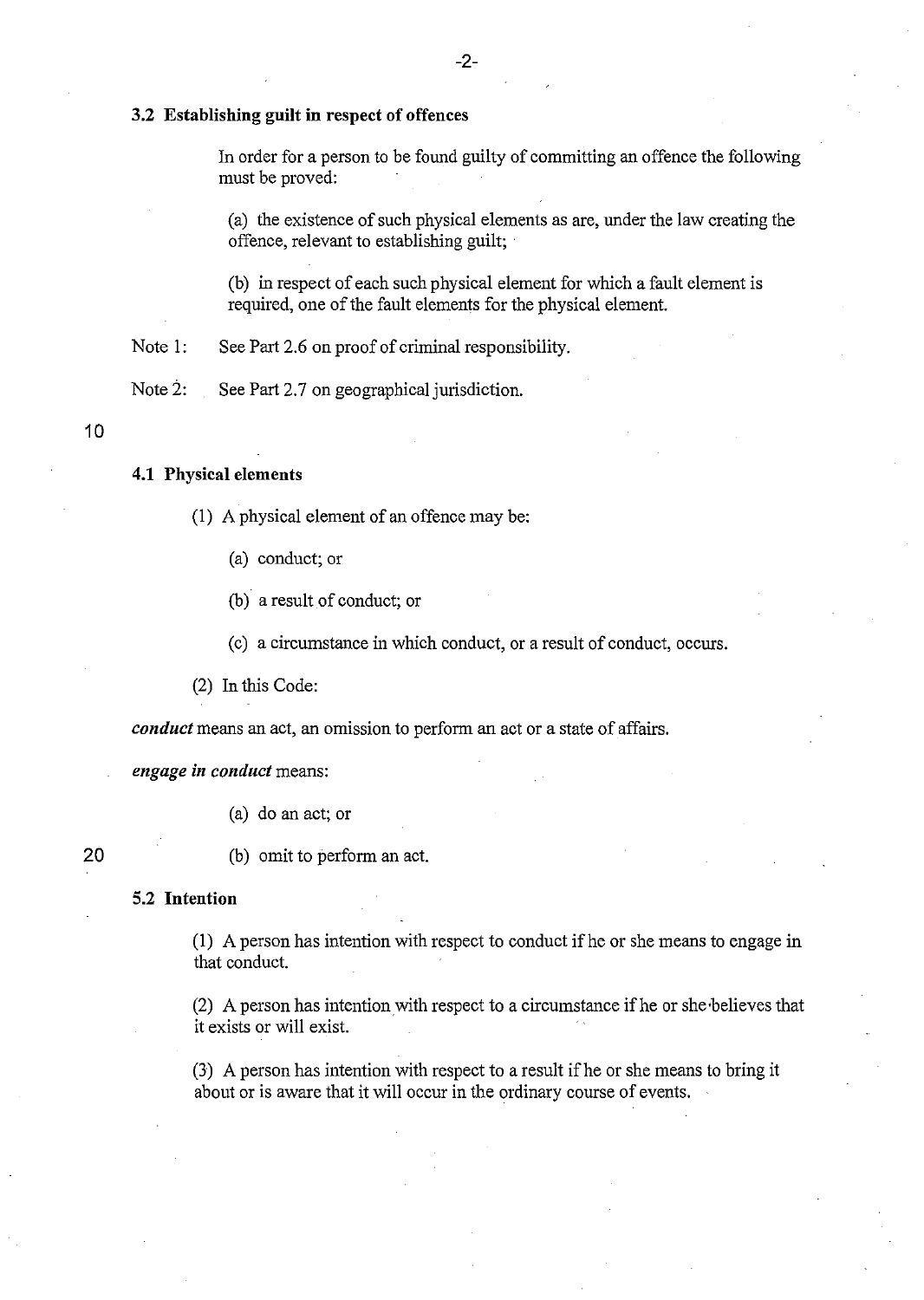### 5.6 Offences **that** do not specify **fault** elements

(1) If the law creating the offence does not specify a fault element for a physical element that consists only of conduct, intention is the fault element for that physical element.

(2) If the law creating the offence does not specify a fault element for a physical element that consists of a circumstance or a result, recklessness is the fault element for that physical element.

Note: Under subsection 5.4(4), recklessness can be established by proving intention, knowledge or recklessness.

### 10

### **11.1** Attempt

(1) A person who attempts to commit an offence is guilty of the offence of attempting to commit that offence and is punishable as if the offence attempted had been committed.

(2) For the person to be guilty, the person's conduct must be more than merely preparatory to the commission of the offence. The question whether conduct is more than merely preparatory to the commission of the offence is one of fact.

(3) For the offence of attempting to commit an offence, intention and knowledge are fault elements in relation to each physical element of the offence attempted.

20 Note: Under section 3.2, only one of the fault elements of intention or knowledge would need to be established in respect of each physical element of the offence attempted.

(3A) Subsection (3) has effect subject to subsection (6A).

(4) A person may be found guilty even if:

(a) committing the offence attempted is impossible; or

(b) the person actually committed the offence attempted.

(5) A person who is found guilty of attempting to commit an offence cannot be subsequently charged with the completed offence.

(6) Any defences, procedures, limitations or qualifying provisions that apply to an offence apply also to the offence of attempting to commit that offence.

(6A) Any special liability provisions that apply to an offence apply also to the offence of attempting to commit that offence.

30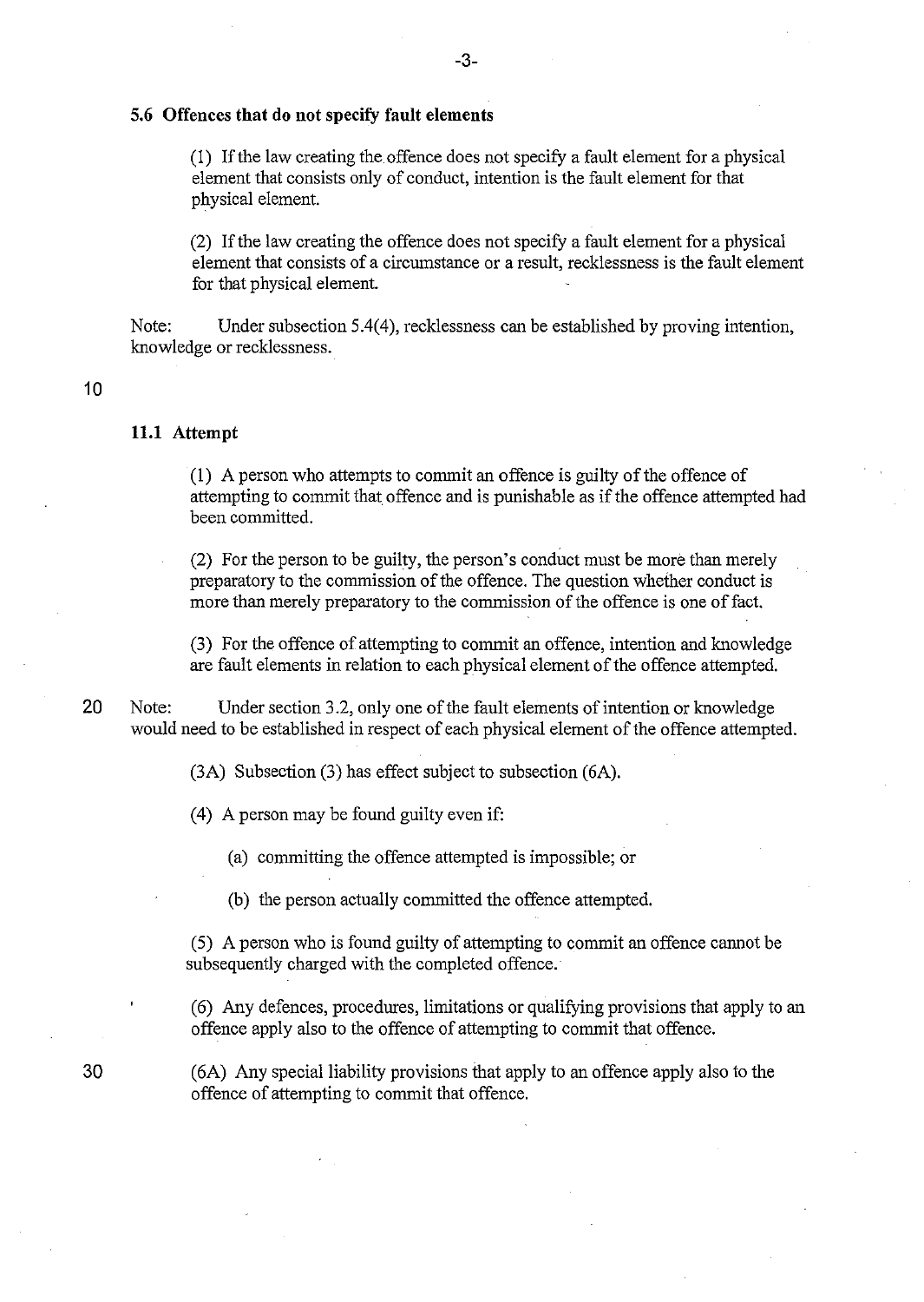(7) It is not an offence to attempt to commit an offence against section 11.2 (complicity and common purpose), section 11.5 (conspiracy to commit an offence) or section 135.4 (conspiracy to defraud). .

Subsequent amendment: Section 11.1 was amended by the provisions of Schedule 4 to the *Crimes Legislation Amendment (Serious and Organised Crime) Act 2010* as follows:

Part  $1 -$  Joint commission

*Criminal Code Act 1995* 

I . Subsection 11.1 (7) of the *Criminal Code* 

After "section 11.2 (complicity and common purpose)," insert "section 11.2A (joint 10 commission), section 11.3 (commission by proxy)".

There were no transitional provisions.

### **11.2 Complicity** and **common purpose**

(1) A person who aids, abets, counsels or procures the commission of an offence by another person is taken to have committed that offence and is punishable accordingly.

(2) For the person to be guilty:

(a) the person's conduct must have in fact aided, abetted, counselled or procured the commission of the offence by the other person; and

### 20

(b) the offence must have been committed by the other person.

(3) For the person to be guilty, the person must have intended that:

(a) his or her conduct would aid, abet, counsel or procure the commission of any offence (including its fault elements) of the type the other person committed; or

(b) his or her conduct would aid, abet, counsel or procure the commission of an offence and have been reckless about the commission of the offence (including its fault elements) that the other person in fact committed.

(3A) Subsection (3) has effect subject to subsection (6).

(4) A person cannot be found guilty of aiding, abetting, counselling or procuring the commission of an offence if, before the offence was committed, the person:

(a) terminated his or her involvement; and

30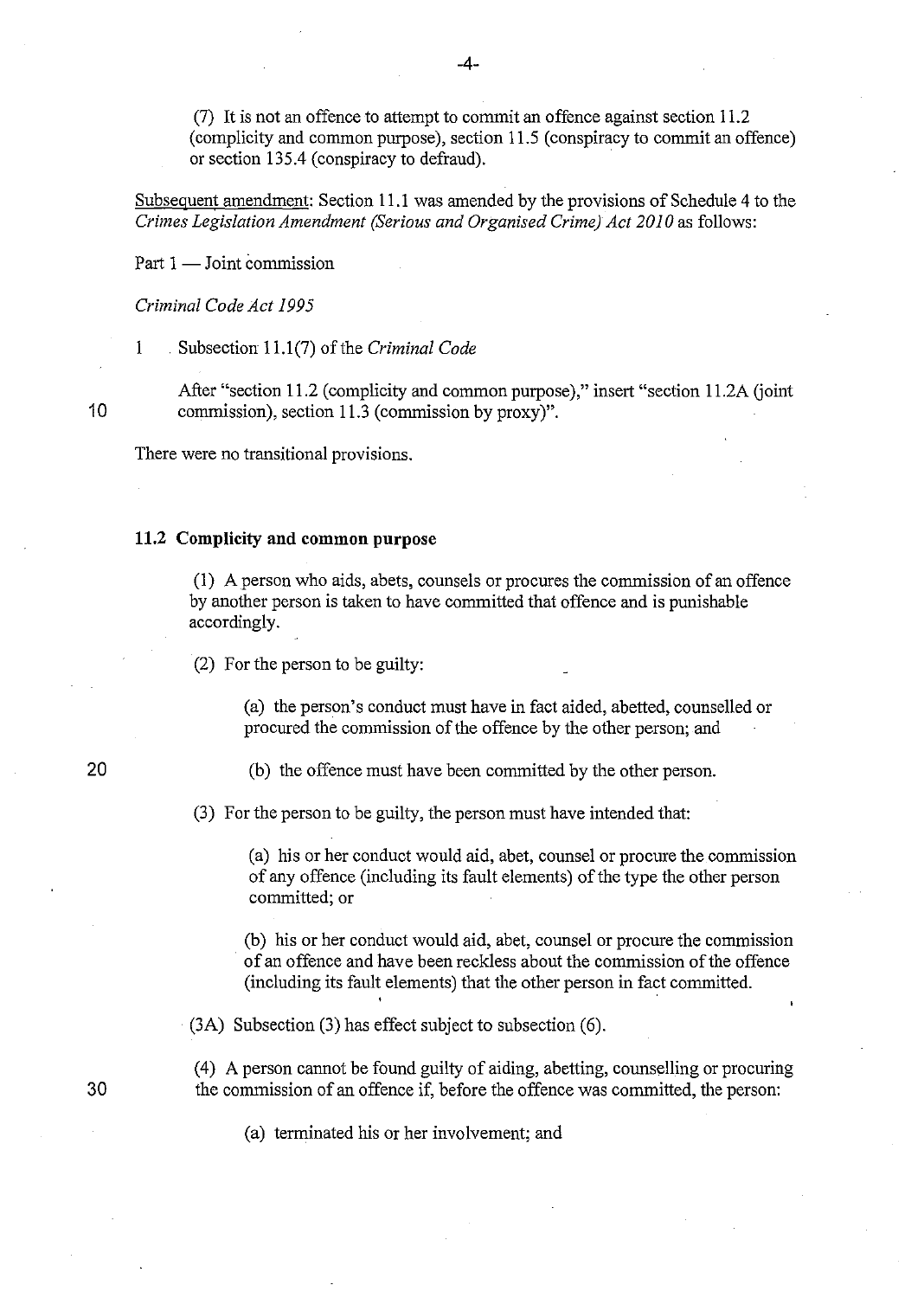(5) A person may be found guilty of aiding, abetting, counselling or procuring the commission of an offence even if the principal offender has not been prosecuted or has not been found guilty.

(6) Any special liability provisions that apply to an offence apply also to the offence of aiding, abetting, counselling or procuring the commission of that offence.

(7) If the trier of fact is satisfied beyond reasonable doubt that a person either:

(a) is guilty of a particular offence otherwise than because of the operation of subsection (1); or

(b) is guilty of that offence because of the operation of subsection  $(1)$ ;

### Subsequent amendments:

Section 11.2 was amended by the provisions of Schedule 4 to the *Crimes Legislation Amendment (Serious and Organised Crime) Act 2010* as follows:

Part  $1 -$  Joint commission

*Criminal Code Act 1995* 

2 Subsection 11.2(5) of the *Criminal Code* 

Omit "principal offender", substitute "other person".

- 3 Subsection 11.2(6) of the *Criminal Code*
- 20

30

10

Omit "to the offence of aiding, abetting, counselling or procuring the commission of that offence", substitute "for the purposes of determining whether a person is guilty of that offence because of the operation of subsection (1)".

There were no transitional provisions.

### 307.1 Importing and exporting commercial quantities of border controlled drugs or

### border controlled plants

 $(1)'$  A person commits an offence if:

(a) the person imports or exports a substance; and

(b) the substance is a border controlled drug or border controlled plant; and

(c) the quantity imported or exported is a commercial quantity.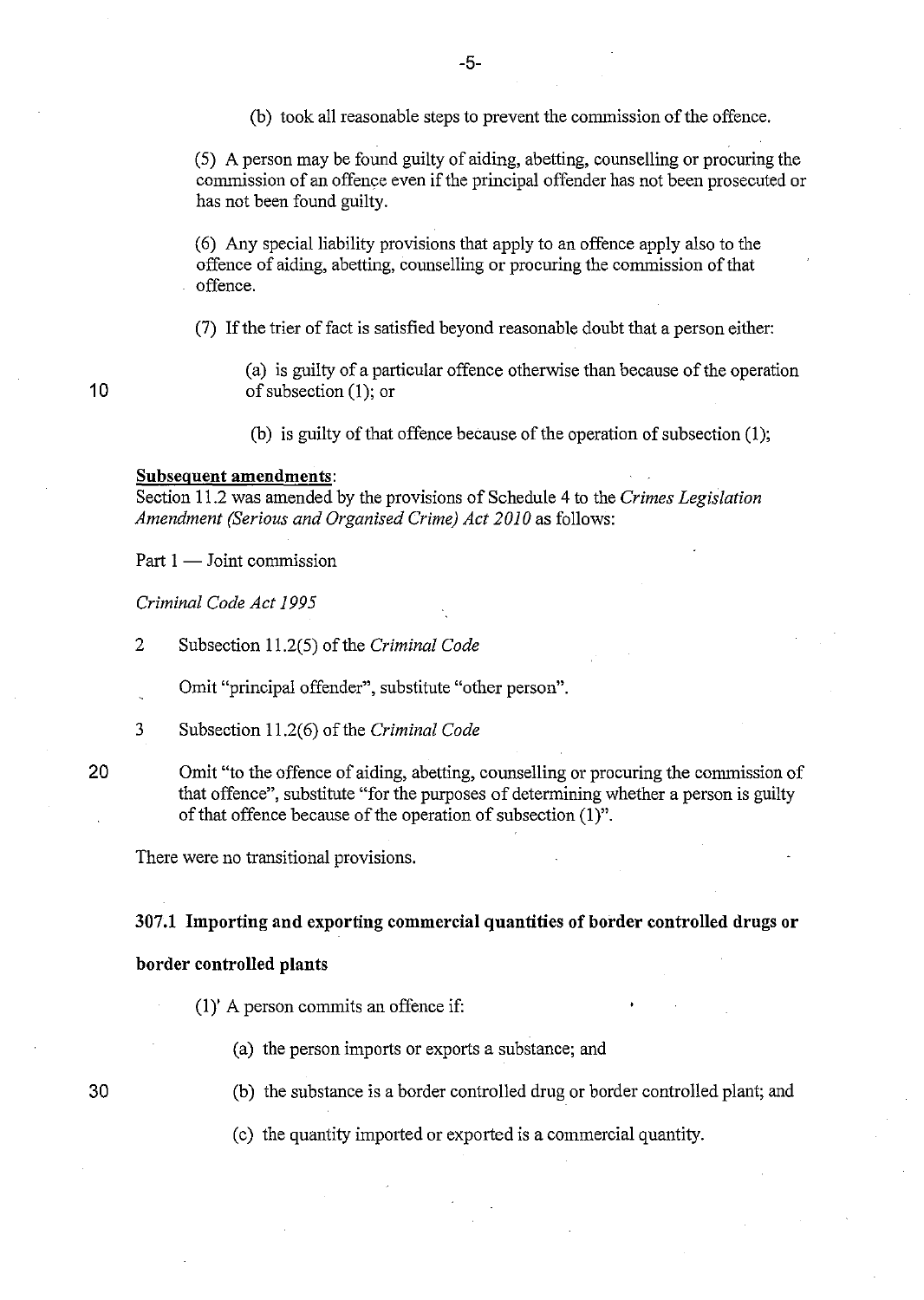Penalty: Imprisonment for life or 7,500 penalty units, or both.

(2) The fault element for paragraph (l) (b) is recklessness.

(3) Absolute liability applies to paragraph  $(1)$  (c).

### 307.5 Possessing commercial quantities of unlawfully imported border controlled drugs or border controlled plants

(1) A person commits an offence if:

(a) the person possesses a substance; and

10 (b) the substance was unlawfully imported; and

(c) the substance is a border controlled drug or border controlled plant; and

(d) the quantity possessed is a commercial quantity.

penalty: imprisonment for life of 7,500 penalty units, or both.

- (2) Absolute liability applies to paragraphs (l) (b) and (d).
- (3) The fault element for paragraph (1) (c) is recklessness.
- (4) Subsection (1) does not apply if the person proves that he or she did not know that the border controlled drug or border controlled plant was unlawfully imported in relation to the matter in subsection (4) (see section 13.4).

20

-6-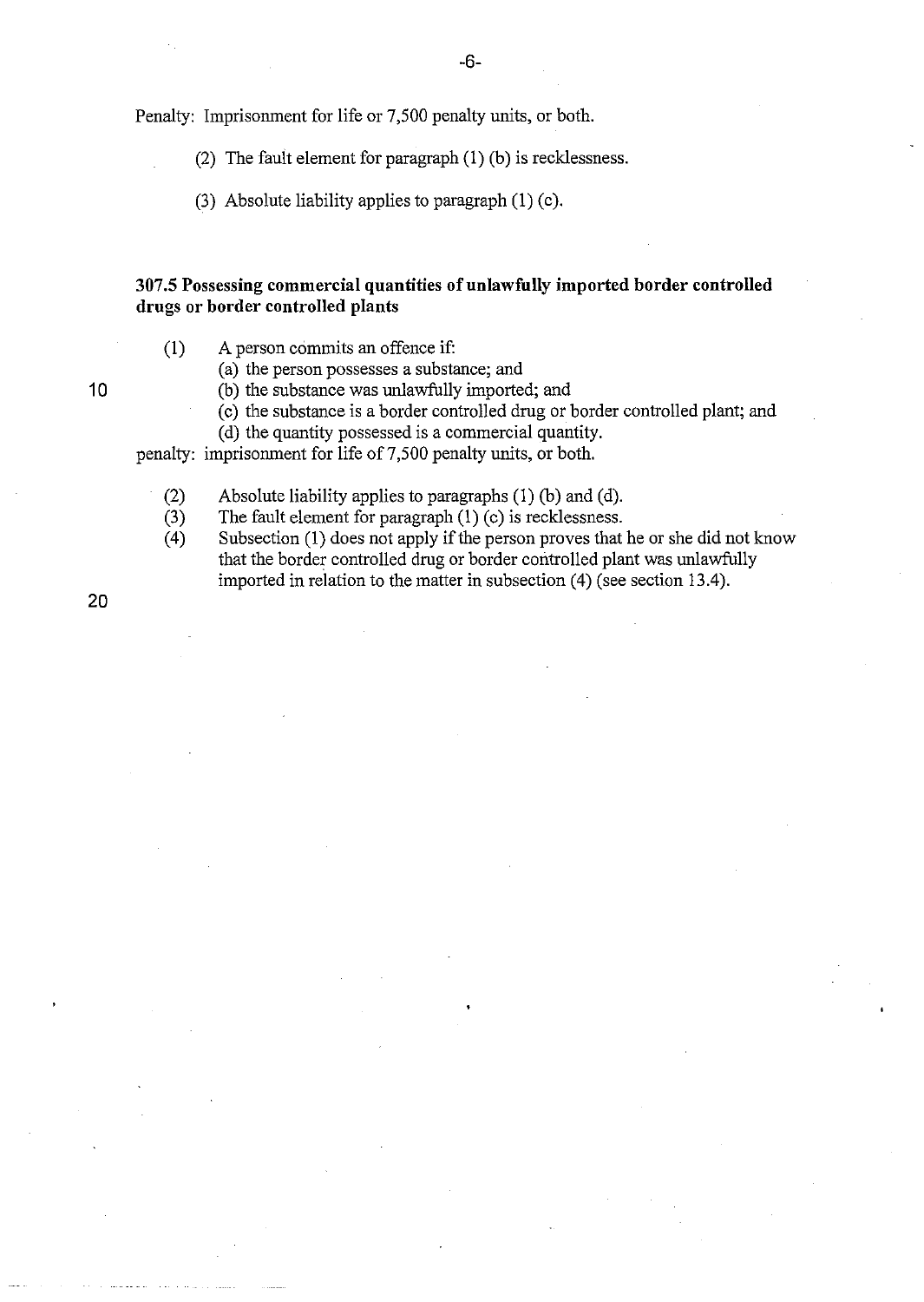

## **Criminal Code Act 1995**

### **Act No. 12 of 1995 as amended**

This compilation was prepared on 12 July 2005 taking into account amendments up to Act No. 100 of 2005

Section 3AA ceased to have effect and is taken to have been repealed on the day specified in subsection 2.2(2) of the *Criminal Code* 

The text of any of those amendments not in force on that date is appended in the Notes section

The operation of amendments that have been incorporated may be affected by application provisions that are set out in the Notes section

Prepared by the Office of Legislative Drafting and Publishing, Attomey-General's Department, Canberra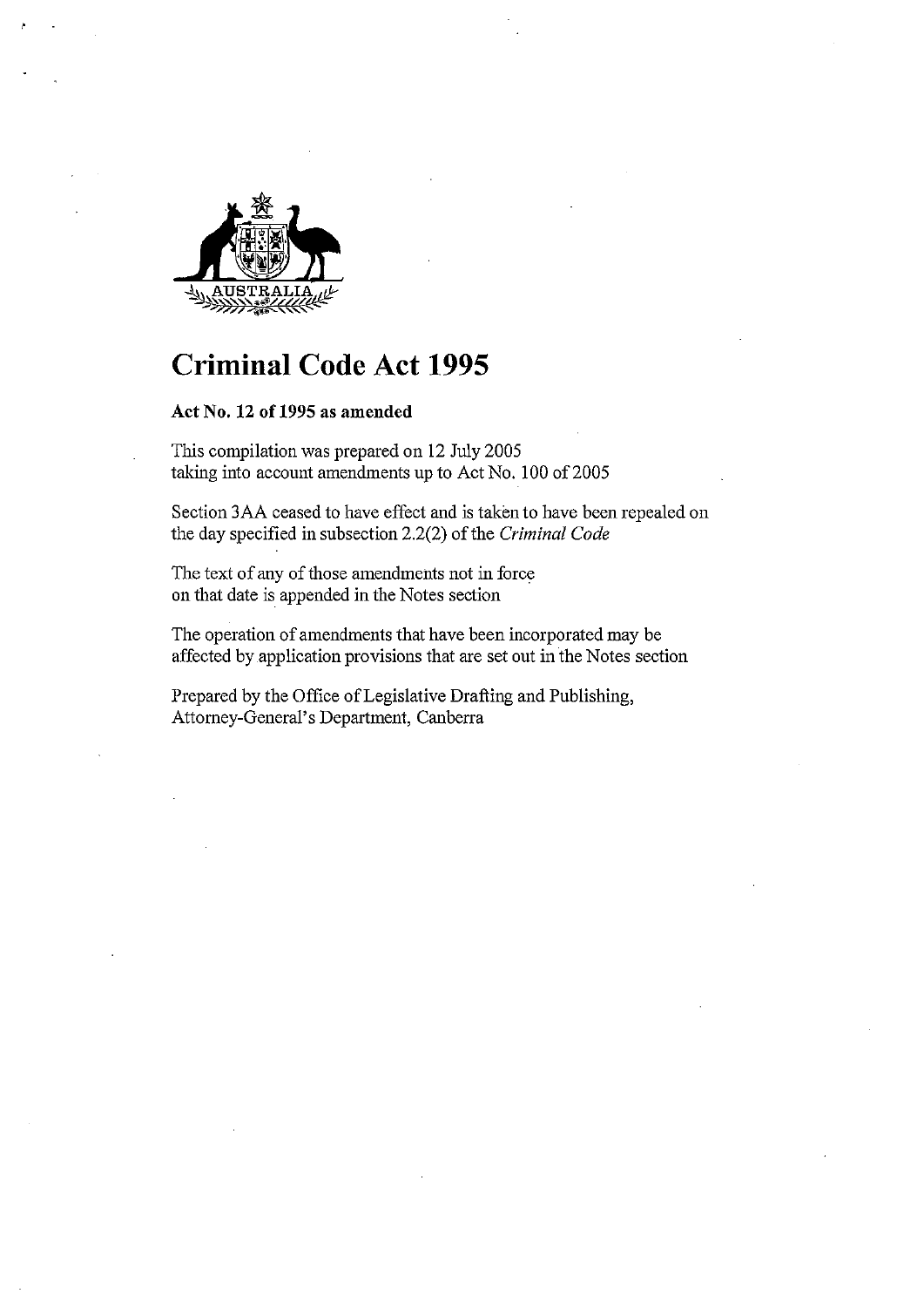### **Part** 2.2-The elements of **an** offence

### Division 3-General

### 3.1 Elements

"

- (1) An offence consists of physical elements and fanlt elements.
- (2) However, the law that creates the offence may provide that there is no fault element for one or more physical elements,
- (3) The law that creates the offence may provide different fault elements for different physical elements,

### 3.2 Establishing guilt in respect of offences

In order for a person to be found guilty of committing an offence the following must be proved:

- (a) the existence of such physical elements as are, under the law creating the offence, relevant to establishing guilt;
- (b) in respect of each such physical element for which a fault element is required, one of the fault elements for the physical element

Note 1: See Part 2.6 on proof of criminal responsibility.

Note 2: See Part 2.7 on geographical jurisdiction.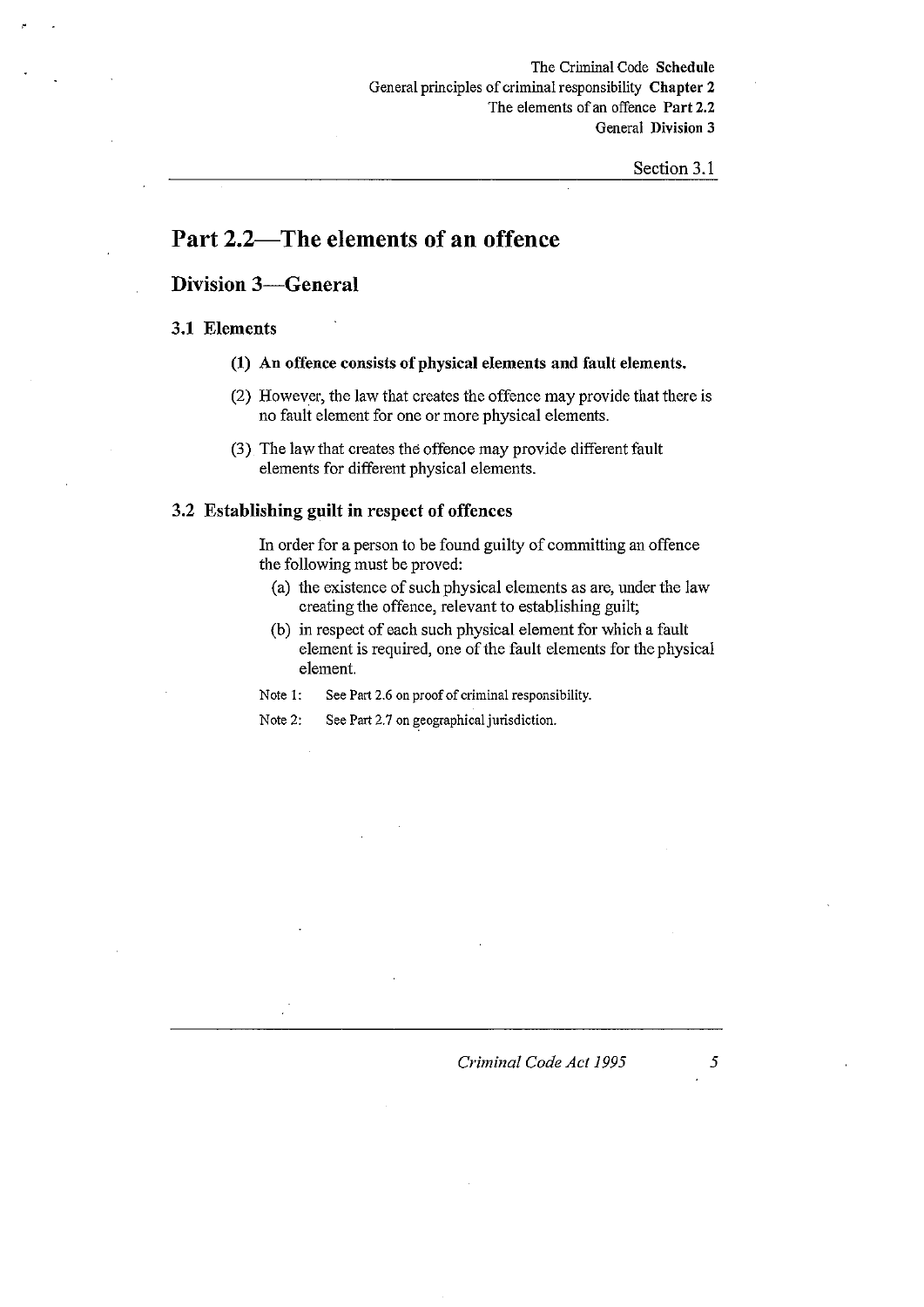Schedule The Criminal Code Chapter 2 General principles of criminal responsibility Part 2.2 The elements of an offence Division 4 Physical elements

Section 4.1

### **Division 4-Physical elements**

### 4.1 Physical elements

- (1) A physical element of an offence may be:
	- (a) conduct; or
	- (b) a result of conduct; or
	- (c) a circumstance in which conduct, or a result of conduct, **occurs.**
- (2) In this Code:

*conduct* means an act, an omission to perform an act or a state of affairs.

*engage in conduct* means:

- (a) do an act; or
- (b) omit to perform an act.

### 4.2 Voluntariness

- (1) Conduct can only be a physical element if it is voluntary.
- (2) Conduct is only voluntary if it is a product of the will of the person whose conduct it is.
- (3) The following are examples of conduct that is not voluntary:
	- (a) a spasm, convulsion or other unwilled bodily movement;
	- (b) an act performed during sleep or unconsciousness;
	- ( c) an act performed during impaired consciousness depriving the person of the will to act.
- (4) An omission to perform an act is only voluntary if the act omitted is one which the person is capable of performing.
- (5) If the conduct constituting an offence consists only of a state of affairs, the state of affairs is only voluntary if it is one over which the person is capable of exercising control.
- (6) Evidence of self-induced intoxication cannot be considered in determining whether conduct is voluntary.
- *6 Criminal Code Act 1995*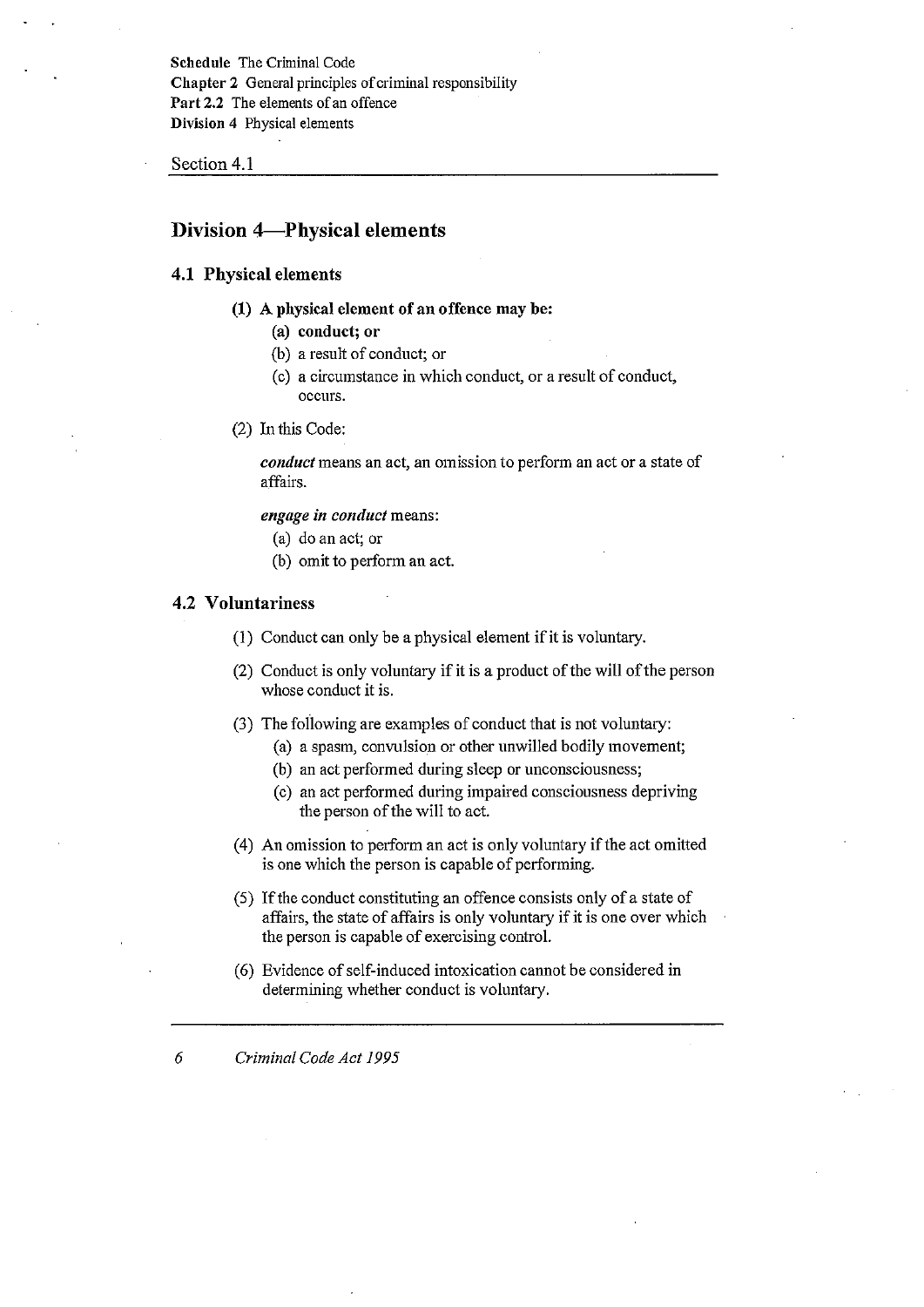Schedule The Criminal Code Chapter 2 General principles of criminal responsibility Part 2.2 The elements of an offence Division 5 Fault elements

Section 5.1

### Division 5--Fault elements

### 5.1 Fault elements

- (1) A fault element for a particular physical elemeut may be intention, knowledge, recklessness or negligence.
- (2) Subsection (1) does not prevent a law that creates a particular offence from specifYing other fault elements for a physical element of that offence.

### 5.2 Intention

- $(1)$  A person has intention with respect to conduct if he or she means to engage in that conduct.
- (2) A person has intention with respect to a circumstance if he or she believes that it exists or will exist.
- (3) A person has intention with respect to a result if he or she means to bring it about or is aware that it will occur in the ordinary course of events.

### 5.3 Knowledge

A person has knowledge of a circumstance or a result ifhe or she is aware that it exists or will exist in the ordinary course of events.

### 5.4 Recklessness

- (1) A person is reckless with respect to a circumstance if:
	- (a) he or she is aware of a substantial risk that the circumstance exists or will exist; and
	- (b) having regard to the circumstances known to him or her, it is unjustifiable to take the risk.

(2) A person is reckless with respect to a result if:

- (a) he or she is aware of a substantial risk that the result will occur; and
- (b) having regard to the circumstances known to him or her, it is unjustifiable to take the risk.

*8 Criminal Code Act 1995*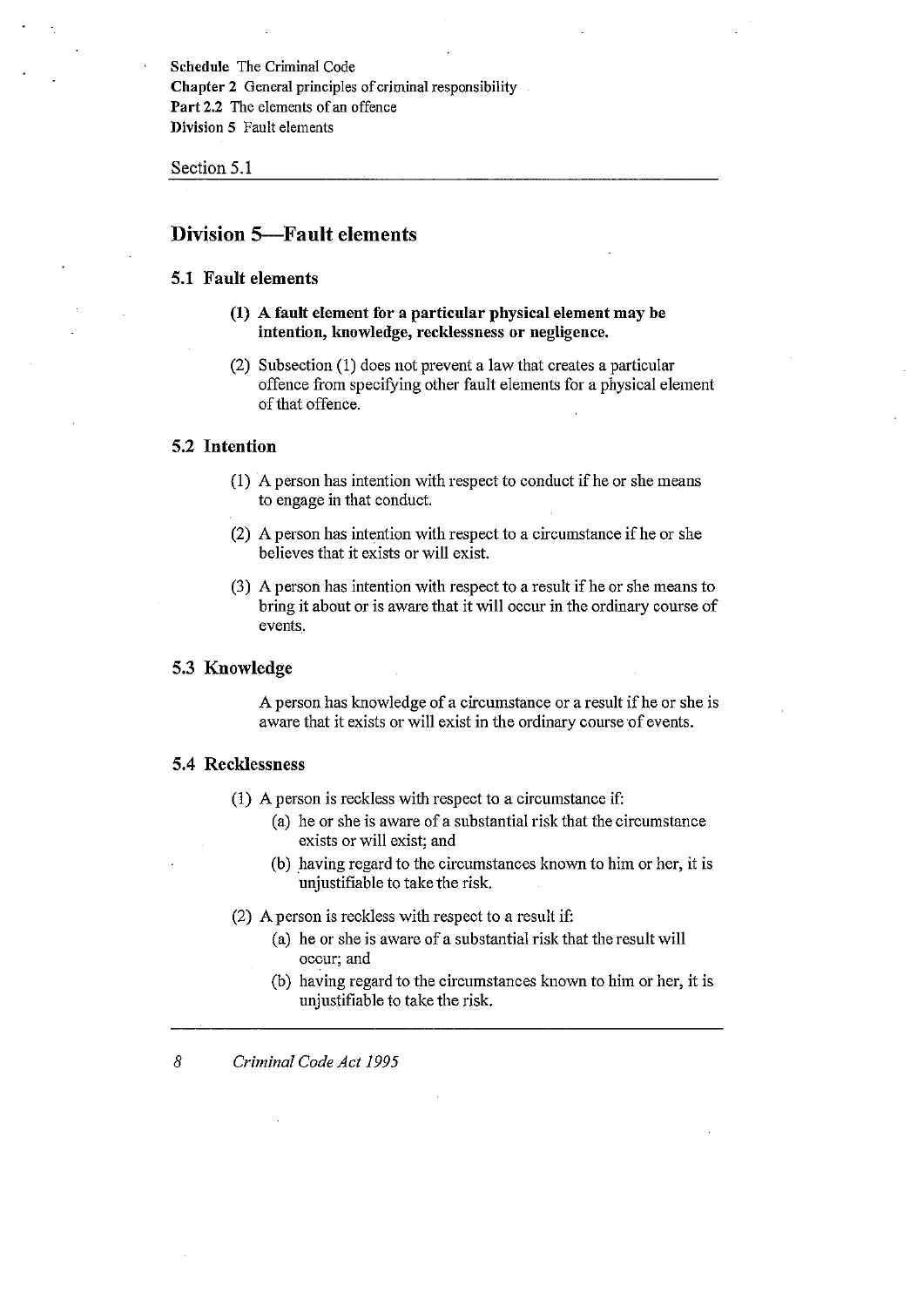The Criminal Code Schedule General principles of criminal responsibility Chapter 2 The elements of an offence Part 2.2 Fault elements Division 5

Section 5.5

- (3) The question whether taking a risk is unjustifiable is one off act.
- (4) If recklessness is a fault element for a physical element of an offence, proof of intention, knowledge or recklessness will satisfy that fault element.

### **5.5 Negligence**

A person is negligent with respect to a physical element of an offence if his or her conduct involves:

- (a) such a great falling short of the standard of care that a reasonable person would exercise in the circumstances; and
- (b) such a high risk that the physical element exists or will exist; that the conduct merits criminal punishment for the offence.

### **5.6 Offences that do not specify fault elements**

- (1) If the law creating the offence does not specify a fault element for a physical element that consists only of conduct, intention is the fault element for that physical element.
- (2) If the law creating the offence does not specify a .fault element for a physical element that consists of a circumstance or a result, recklessness is the fault element for that physical element.

Note: Under subsection 5.4(4), recklessness can be established by proving **intention, knowledge or recklessness. .**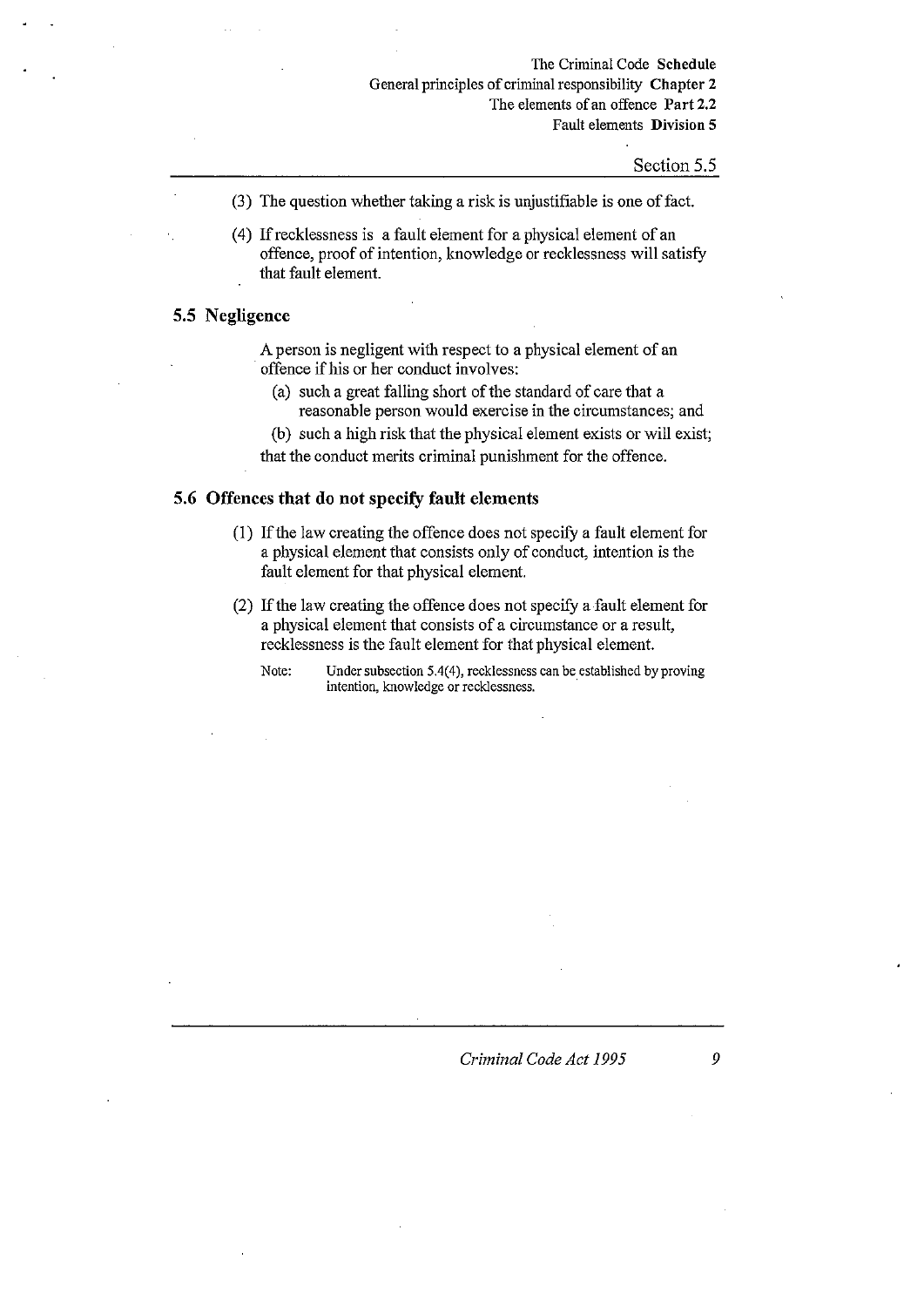The Criminal Code Schedule General principles of criminal responsibility Chapter 2 Extensions of criminal responsibility Part 2.4 Division 11

#### Section 11.2

### 11.2 Complicity and common purpose

- (1) A person who aids, abets, counsels or procures the commissiou of an offence by another person is taken to have committed that offence and is punishable accordingly.
- (2) For the person to be guilty:
	- (a) the person's conduct must have in fact aided, abetted, counselled or procured the commission of the offence by the other person; and
	- (b) the offence must have been committed by the other person.
- (3) For the person to be guilty, the person must have intended that:
	- (a) his or her conduct would aid, abet, counsel or procure the commission of any offence (including its fault elements) of the type the other person committed; or
	- (b) his or her conduct would aid, abet, counsel or procure the commission of an offence and have been reckless about the commission of the offence (including its fault elements) that the other person in fact committed.
- (3A) Subsection (3) has effect subject to subsection (6).
	- (4) A person cannot be found guilty of aiding, abetting, counselling or procuring the commission of an offence if, before the offence was committed, the person:
		- (a) terminated his or her involvement; and
		- (b) took all reasonable steps to prevent the commission of the offence.
	- (5) A person may be found guilty of aiding, abetting, counselling or procuring the commission of an offence even if the principal offender has not been prosecuted or has not been found guilty.
	- (6) Any special liability provisions that apply to an offence apply also to the offence of aiding, abetting, counselling or procuring the commission of that offence.
	- (7) If the trier of fact is satisfied beyond reasonable doubt that a person either:
		- (a) is guilty of a particular offence otherwise than because of the operation of subsection (l); or

*Criminal Code Act 1995* 23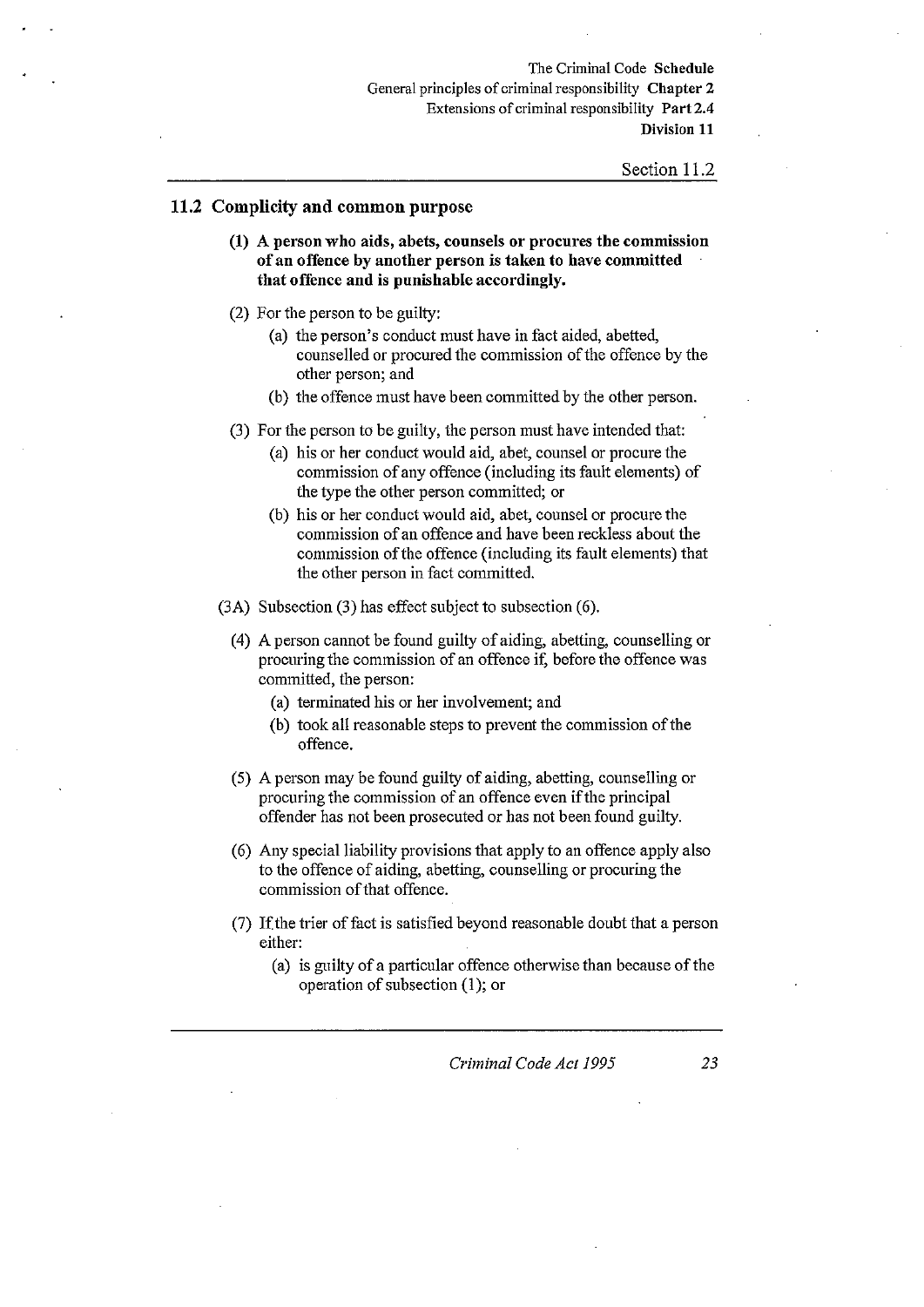Schedule The Criminal Code Chapter 2 General principles of criminal responsibility Part 2.4 Extensions of criminal responsibility Division 11

### Section 11.3

(b) is guilty of that offence because of the operation of subsection (1);

but is not able to determine which, the trier of fact may nonetheless find the person guilty of that offence.

### 11.3 Innocent agency

A person who:

- (a) has, in relation to each physical element of an offence, a fault element applicable to that physical element; and
- (b) procnres condnct of another person that (whether or not together with conduct of the procurer) would have constituted an offence on the part of the procurer if the procurer had engaged in it;

is taken to have committed that offence and is punishable accordingly.

### 11.4 Incitement

- (1) A person who urges the commission of an offence is guilty of the offence of incitement.
- (2) For the person to be guilty, the person must intend that the offence incited be committed.
- (2A) Subsection (2) has effect subject to subsection (4A).
	- (3) A person may be found guilty even if committing the offence incited is impossible.
	- (4) Any defences, procedures, limitations or qualifying provisions that apply to an offence apply also to the offence of incitement in respect of that offence.
- (4A) Any special liability provisions that apply to an offence apply also to the offence of incitement in respect of that offence.
	- (5) It is not an offence to incite the commission of an offence against section 11.1 (attempt), this section or section 11.5 (conspiracy).

Penalty:

- (a) if the offence incited is punishable by life imprisonmentimprisonment for 10 years; or
- *24 Criminal Code Act 1995*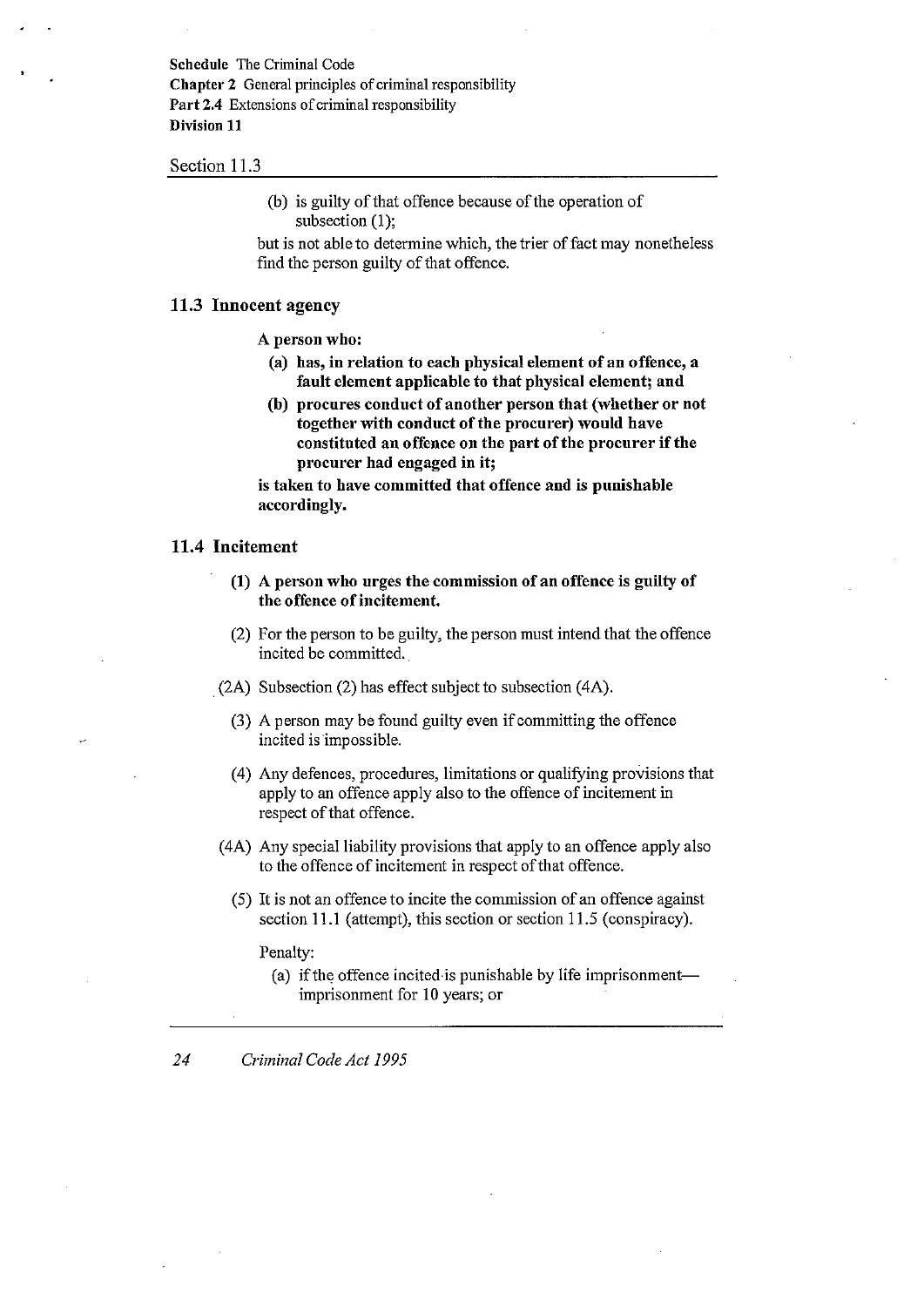

 $\mathbf{I}$ 

# **Criminal Code Act 1995**

**Act No. 12 of 1995 as amended** 

This compilation was prepared on 6 December 2005 taking into account amendments up to Act No. 129 of 2005

Section 3AA ceased to have effect and is taken to have been repealed on the day specified in subsection 2.2(2) of the *Criminal Code* 

The text of any of those amendments not in force on that date is appended in the Notes section

The operation of amendments that have been incorporated may be affected by application provisions that are set out in the Notes section

Prepared by the Office of Legislative Drafting and Publishing, Attorney-General's Department, Canberra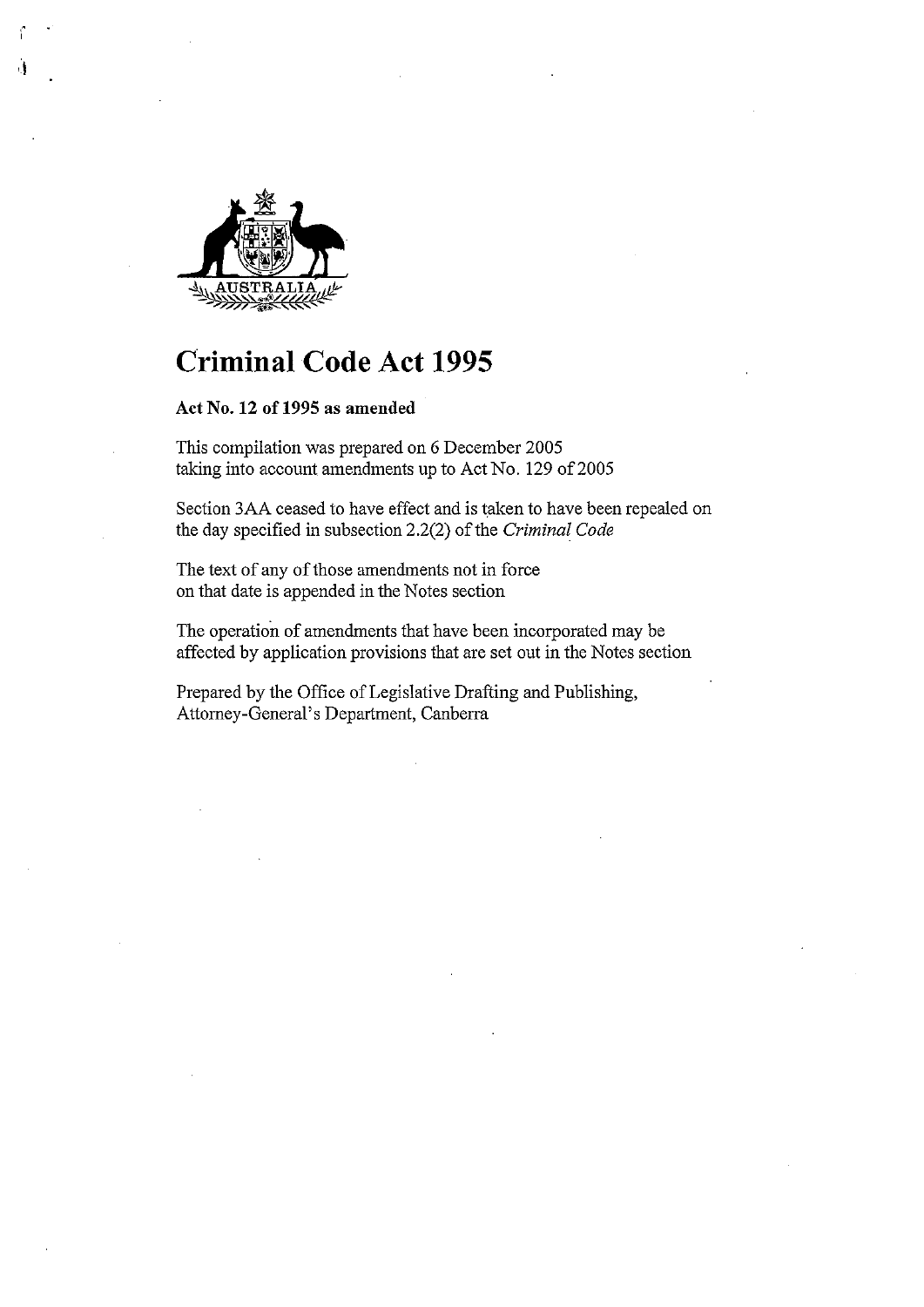Schedule The Criminal Code Chapter 9 Dangers to the community Part 9.1 Serious drug offences Division 307 Import-export offences

Section 307.1

### Division 307-Import-export offences

### Subdivision A-Importing and exporting border controlled drugs or border controlled plants

### 307.1 Importing and exporting commercial quantities of border controlled drugs or border controlled plants

- (1) A person commits an offence if:
	- (a) the person imports or exports a substance; and
	- (b) the substance is a border controlled drug or border controlled plant; and
	- (c) the quantity imported or exported is a commercial quantity.

Penalty: Imprisonment for life or 7,500 penalty units, or both.

- (2) The fault element for paragraph (1)(b) is recklessness.
- (3) Absolute liability applies to paragraph (1)(c).

### 307.2 Importing and exporting marketable quantities of border controlled drugs or border controlled plants

- (1) A person commits an offence if:
	- (a) the person imports or exports a substance; and
	- (b) the substance is a border controlled drug or border controlled plant; and
	- (c) the quantity imported or exported is a marketable quantity.

### Penalty: Imprisonment for 25 years or 5,000 penalty units, or both.

- (2) The fault element for paragraph (1)(b) is recklessness.
- (3) Absolute liability applies to paragraph (1)(c).
- (4) Subsection (l) does not apply if the person proves that he or she neither intended, nor believed that another person intended, to sell any of the border controlled drug or any of the border controlled plant or its products.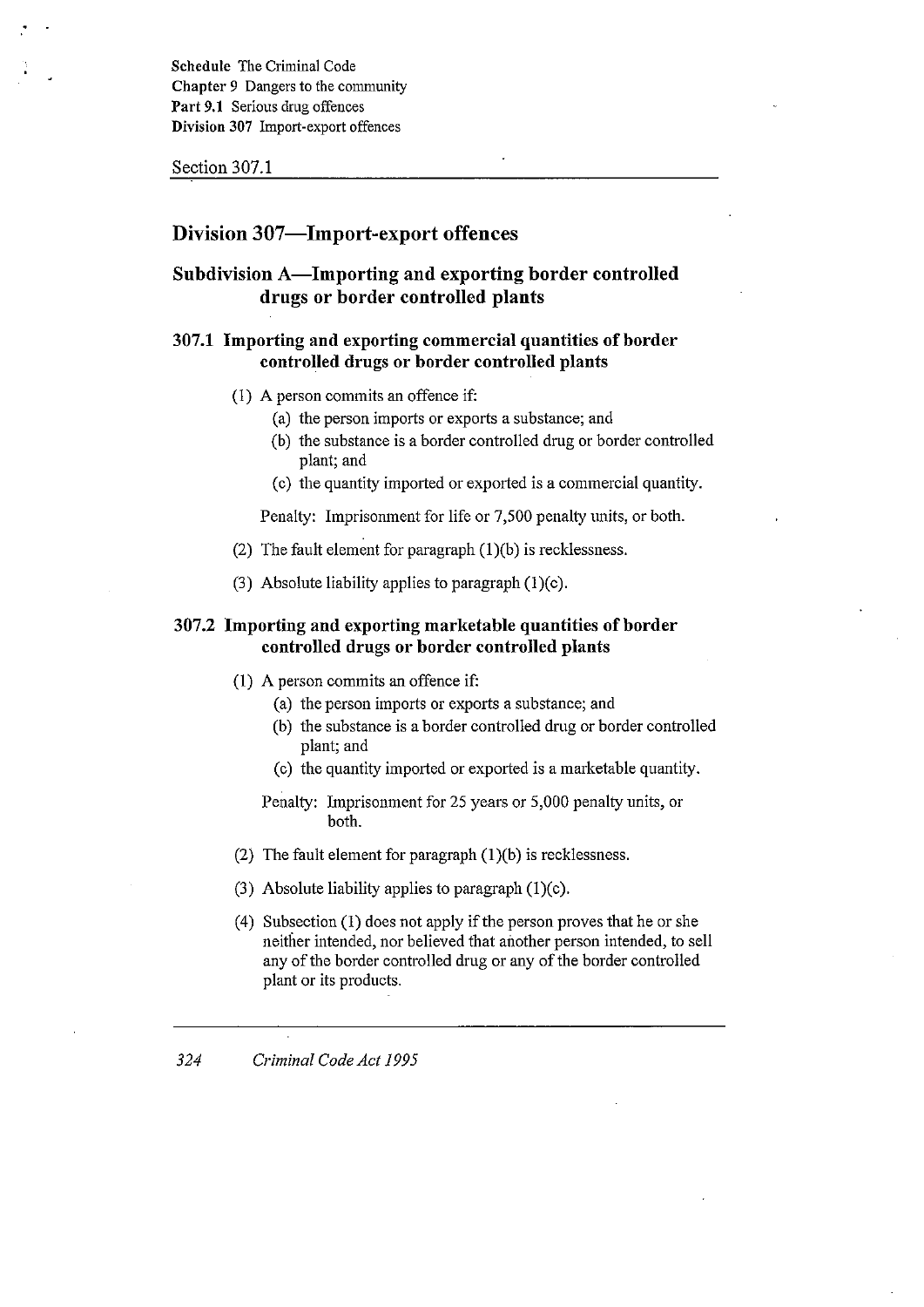Schedule The Criminal Code . Chapter 9 Dangers to the community Part 9.1 Serious drug offences Division 307 Import-export offences

#### Section 307.5

### Subdivision B-Possessing unlawfully imported border controlled drugs or border controlled plants

### 307.5 Possessing commercial quantities of unlawfully imported border controlled drugs or border controlled plants

- (1) A person commits an offence if:
	- (a) the person possesses a substance; and
	- (b) the substance was unlawfully imported; and
	- (c) the substance is a border controlled drug or border controlled plant; and
	- (d) the quantity possessed is a commercial quantity.

Penalty: Imprisonment for life or 7,500 penalty units, or both.

- (2) Absolute liability applies to paragraphs  $(1)(b)$  and  $(d)$ .
- (3) The fault element for paragraph  $(1)(c)$  is recklessness.
- (4) Subsection (1) does not apply if the person proves that he or she did not know that the border controlled dmg or border controlled plant was unlawfully imported.

Note: A defendant bears a legal burden in relation to the matter in subsection (4) (see section 13.4).

### 307.6 Possessing marketable quantities of unlawfully imported border controlled drugs or border controlled plants

- (1) A person commits an offence if:
	- (a) the person possesses a substance; and
	- (b) the substance was unlawfully imported; and
	- (c) the substance is a border controlled drug or border controlled plant; and
	- (d) the quantity possessed is a marketable quantity.
	- Penalty: Imprisonment for 25 years or 5,000 penalty units, or both.
- (2) Absolute liability applies to paragraphs  $(1)(b)$  and  $(d)$ .
- (3) The fault element for paragraph  $(1)(c)$  is recklessness.

*326 Criminal Code Act 1995*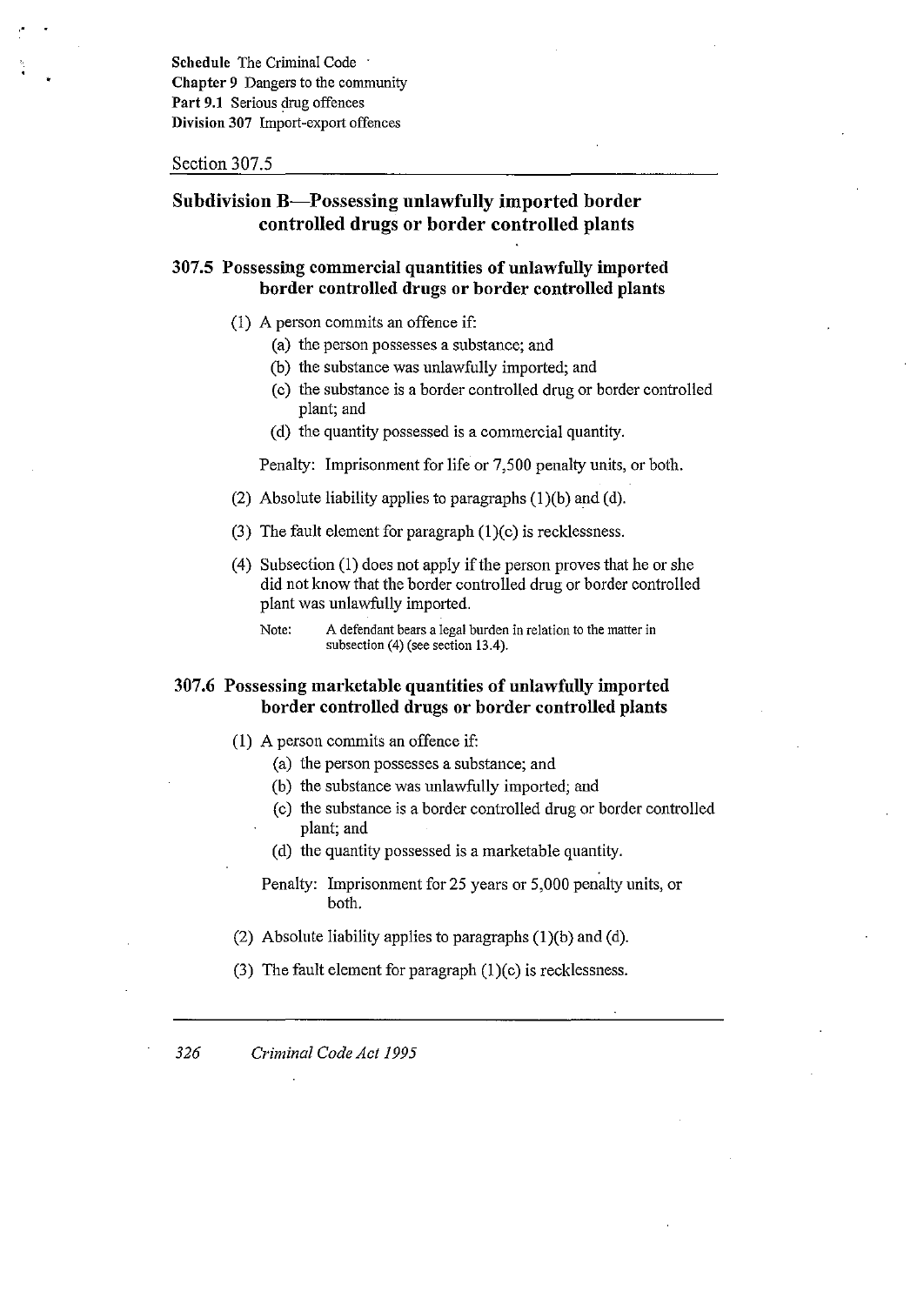

# **Criminal Code Act 1899**

Reprinted as in force on 1 July 2010

Reprint No. 7K

This reprint is prepared by the Office of the Queensland Parliamentary Counsel Warning-This reprint is not an authorised copy